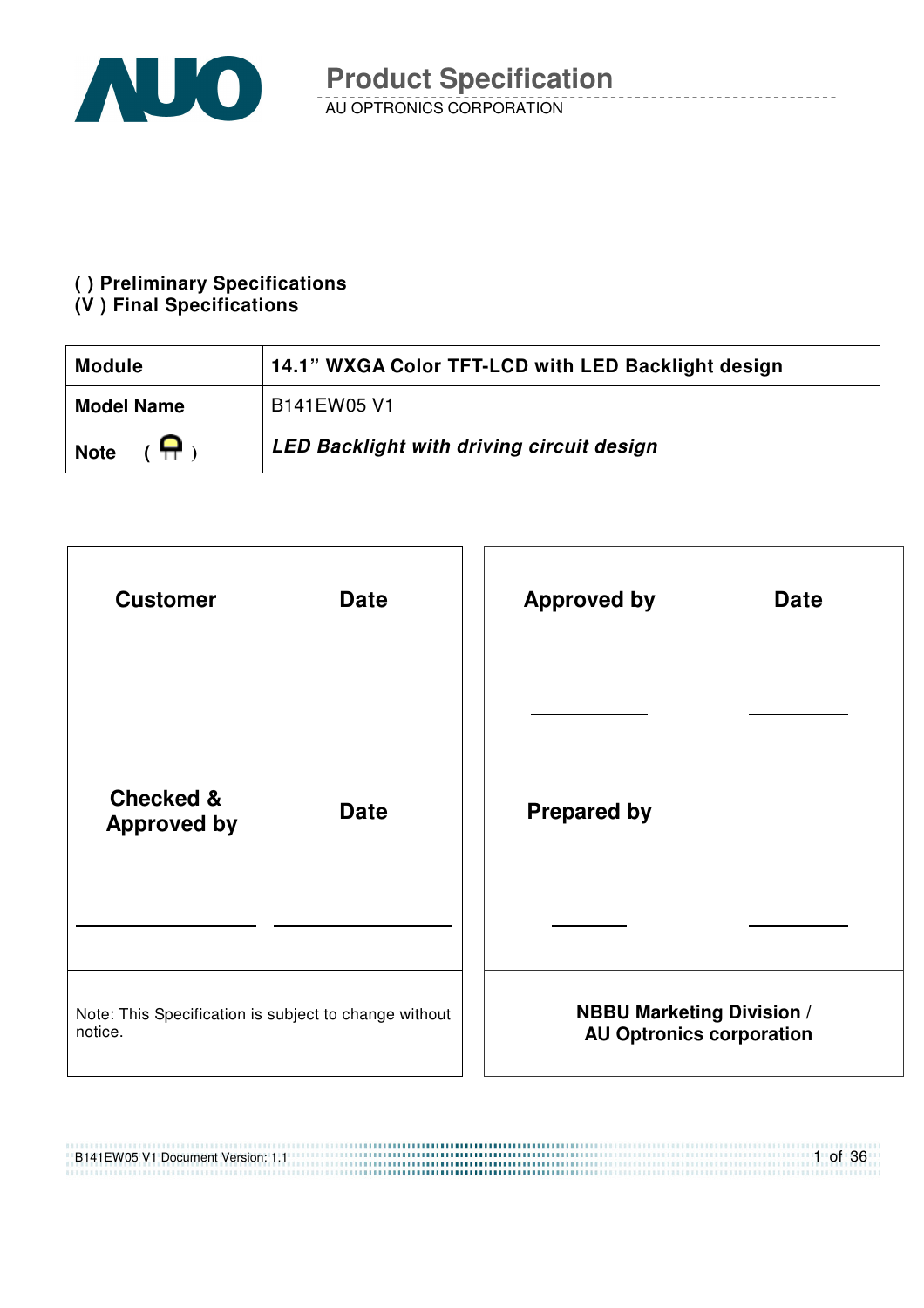

# **Contents**

| B141EW05 V1 Document Version: 1.1 | 2 of 36 |
|-----------------------------------|---------|
|                                   |         |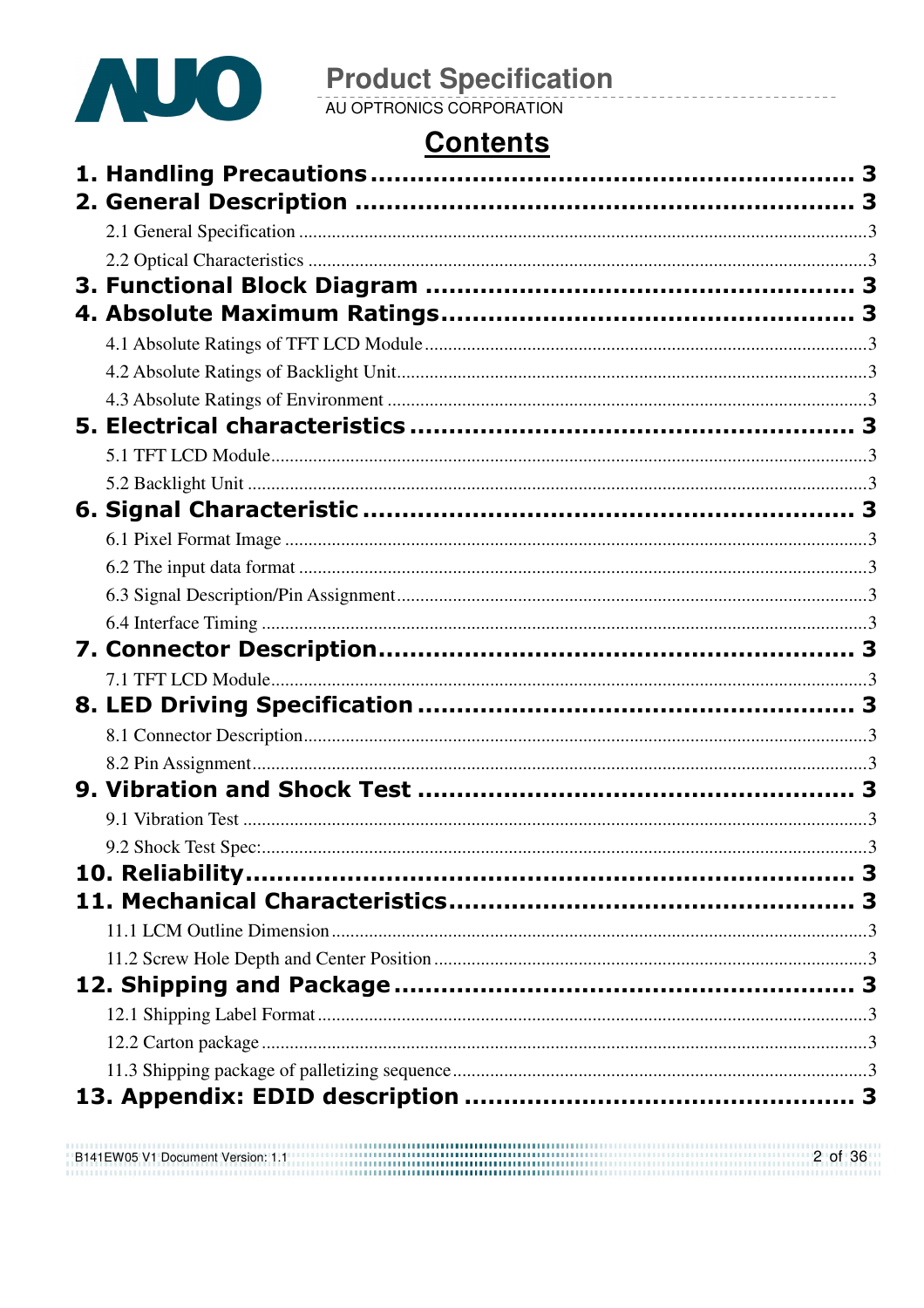

AU OPTRONICS CORPORATION

# **Record of Revision**

| <b>Version and Date</b> | Page  | Old description                                              | <b>New Description</b>                                              | Remark |
|-------------------------|-------|--------------------------------------------------------------|---------------------------------------------------------------------|--------|
| 2007/10/25<br>0.1       | All   | <b>First Edition for Customer</b>                            |                                                                     |        |
| 0.2<br>2007/12/12       | 16    | Modify (1) Pixel Format Image                                | (1) Modify RGB orders                                               |        |
|                         | 28,29 | (2) LCM Outline drawing                                      | (2) Modify connector position                                       |        |
|                         | 18,19 | (3) Pin assignment                                           | (3) Modify Pin assignment 30~40                                     |        |
|                         | 5     | (4) Power Consumption                                        | (4) Total Power Consumption=4.9W                                    |        |
|                         | 13    | (5) Logic Power Consumption                                  | (5) Logic Power Consumption=1.1W                                    |        |
|                         | 33    | (6) EDID code                                                | (6) Update EDID code                                                |        |
| 0.32008/1/11            | 18    | Update (1) Pin assigment                                     | (1) Update Pin assigment                                            |        |
| 0.4 2008/2/18           | 5     | Update (1) Brightness spec.                                  | (1) Brightness typ. 220 min.187                                     |        |
| 0.5 2008/2/27           | 5     | Power consumption to 4.9W(max)                               | Total Power consumption <4.2W<br>exclused the conversion efficiency |        |
| 0.6 2008/3/12           | 24    | <b>LED Power ON/OFF Sequence</b>                             | Add Panel Power ON/OFF Sequence                                     |        |
| 0.7 2008/4/14           | 27    | Vibration test Spec.                                         | Vibration test Spec.                                                |        |
|                         |       | Frequency: 5~150 Hz                                          | Frequency: 10~500 Hz                                                |        |
| 0.8 2008/5/20           | 28    | Drawing                                                      | Update drawing                                                      |        |
| 0.9 2008/5/21           | 26    | Mating Housing/Part Number                                   | <b>IPEX 20345 series or compatible</b>                              |        |
| 1.0 2008/8/12           | 6,22  | <b>RGB Chromaticity Coodinates</b><br><b>Clock frequency</b> | <b>RGB Chromaticity Coodinates</b><br>Clock frequency=71.1          |        |
| 1.1 200810/02           | 15    | Output PWM frequency=200 HzMax                               | Output PWM frequency=20K HzMax                                      |        |
|                         |       | Duty ratio = 20% Min                                         | Duty ratio =15% Min                                                 |        |
|                         | 32    | <b>Update EDID</b>                                           | <b>Update EDID</b>                                                  |        |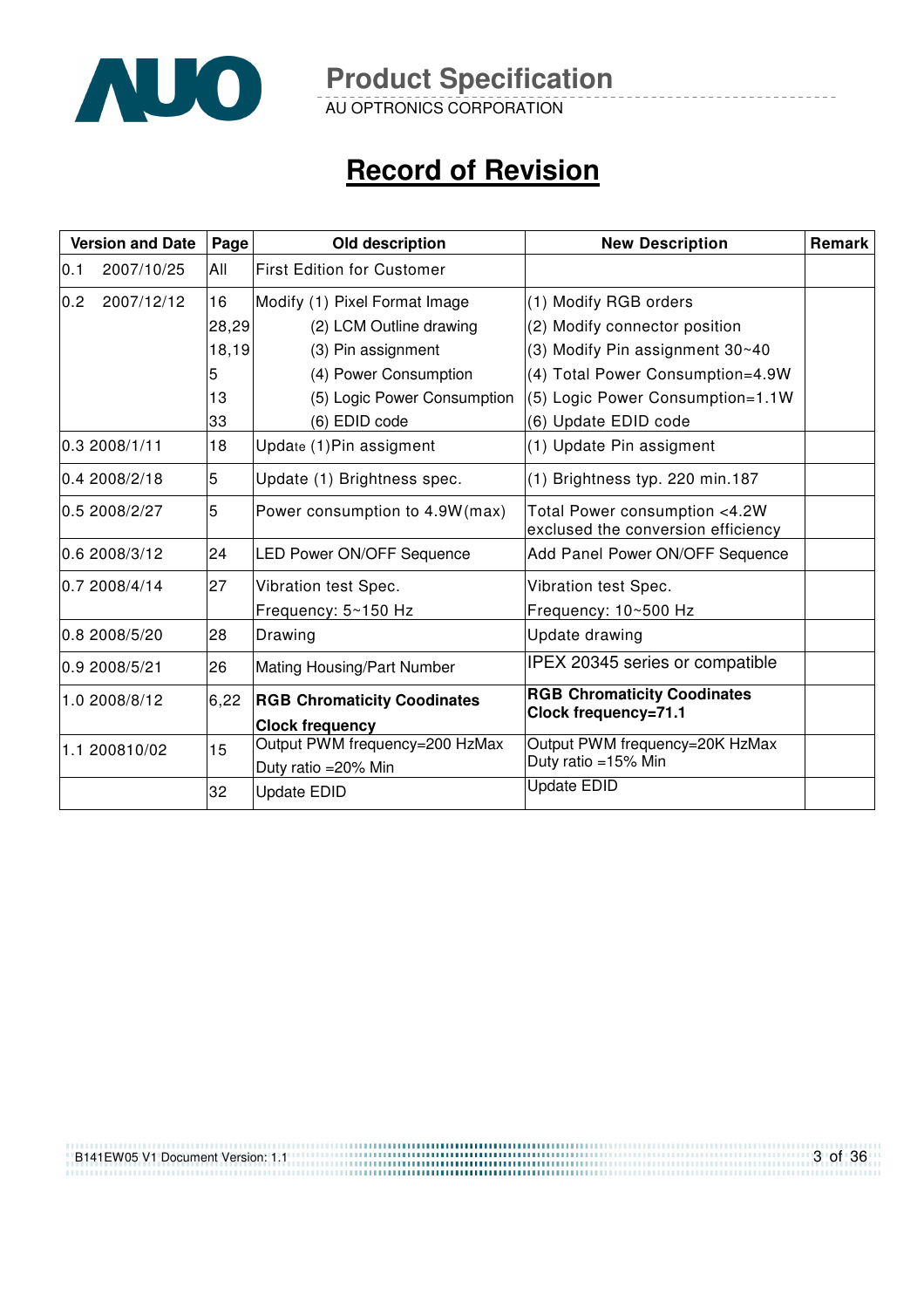

### **1. Handling Precautions**

- 1) Since front polarizer is easily damaged, pay attention not to scratch it.
- 2) Be sure to turn off power supply when inserting or disconnecting from input connector.
- 3) Wipe off water drop immediately. Long contact with water may cause discoloration or spots.
- 4) When the panel surface is soiled, wipe it with absorbent cotton or other soft cloth.
- 5) Since the panel is made of glass, it may break or crack if dropped or bumped on hard surface.
- 6) Since CMOS LSI is used in this module, take care of static electricity and insure human earth when handling.
- 7) Do not open nor modify the Module Assembly.
- 8) Do not press the reflector sheet at the back of the module to any directions.
- 9) At the insertion or removal of the Signal Interface Connector, be sure not to rotate nor tilt the Interface Connector of the TFT Module.
- 11) After installation of the TFT Module into an enclosure (Notebook PC Bezel, for example), do not twist nor bend the TFT Module even momentary. At designing the enclosure, it should be taken into consideration that no bending/twisting forces are applied to the TFT Module from outside. Otherwise the TFT Module may be damaged.
- 12) Small amount of materials having no flammability grade is used in the LCD module. The LCD module should be supplied by power complied with requirements of Limited Power Source (IEC60950 or UL1950), or be applied exemption.
- 13) Disconnecting power supply before handling LCD modules, it can prevent electric shock, DO NOT TOUCH the electrode parts, cables, connectors and LED circuit part of TFT module that a LED light bar build in as a light source of back light unit. High voltage is supplied to these parts when power turn on.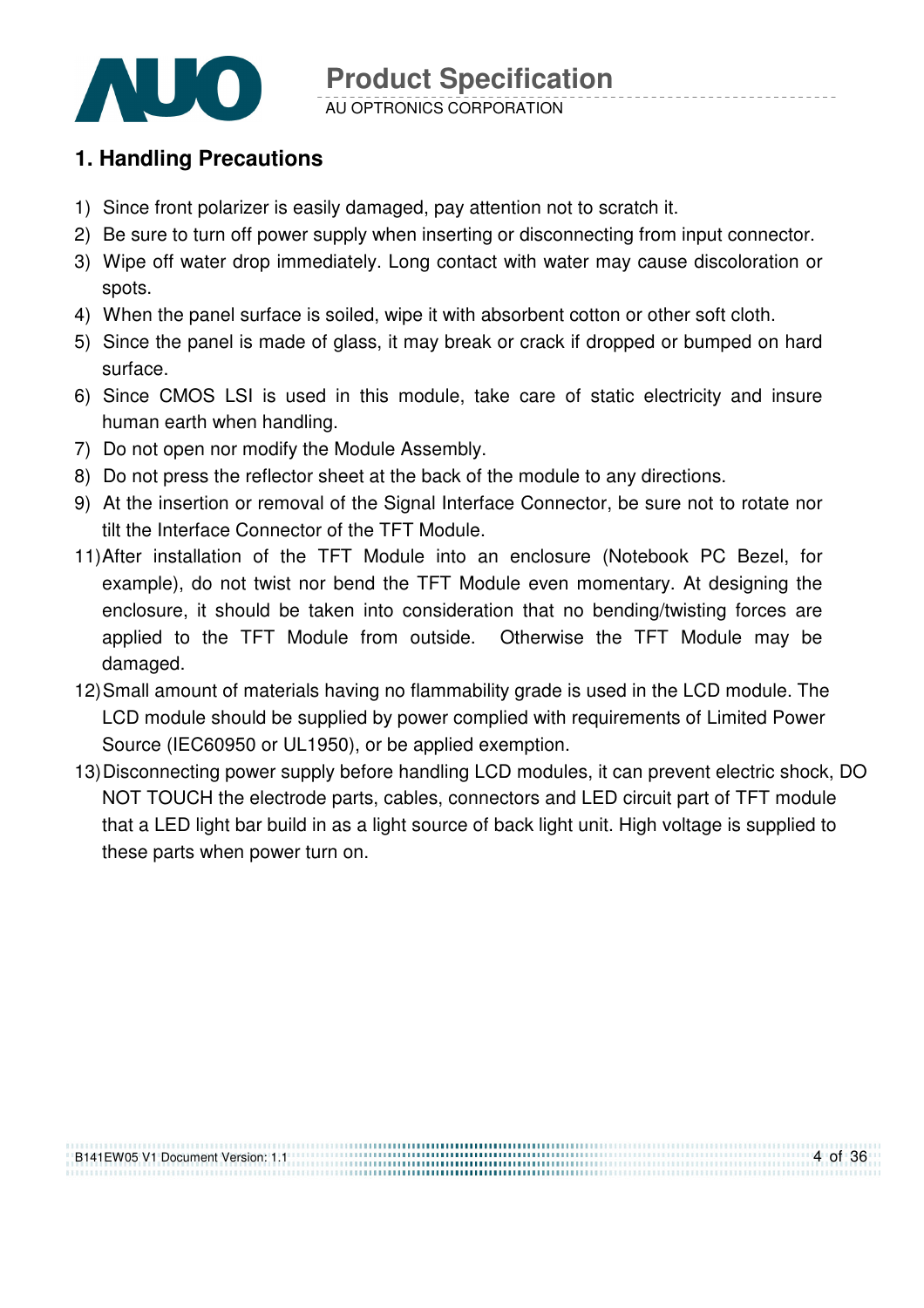

AU OPTRONICS CORPORATION

### **2. General Description**

B141EW05 V1 is a Color Active Matrix Liquid Crystal Display composed of a TFT LCD panel, a driver circuit, and LED backlight system. The screen format is intended to support the WXGA (1280(H) x 800(V)) screen and 262k colors (RGB 6-bits data driver) with LED backlight driving circuit. All input signals are LVDS interface compatible.

B141EW05 V1 is designed for a display unit of notebook style personal computer and industrial machine.

### **2.1 General Specification**

The following items are characteristics summary on the table at 25  $\degree$ C condition:

| <b>Items</b>                    | <b>Unit</b>            |                               | <b>Specifications</b>                          |       |      |
|---------------------------------|------------------------|-------------------------------|------------------------------------------------|-------|------|
| Screen Diagonal                 | [mm]                   | 357.7 (14.1W")                |                                                |       |      |
| <b>Active Area</b>              | [mm]                   | 303.36 X 189.6                |                                                |       |      |
| Pixels H x V                    |                        | 1280x3(RGB) x 800             |                                                |       |      |
| <b>Pixel Pitch</b>              | [mm]                   | 0.237                         |                                                |       |      |
| <b>Pixel Format</b>             |                        | <b>B.G.R. Vertical Stripe</b> |                                                |       |      |
| <b>Display Mode</b>             |                        | Normally White                |                                                |       |      |
| White Luminance (ILED=20mA)     | $\lceil cd/m^2 \rceil$ |                               | 220 typ. (5 points average)                    |       |      |
| Note: ILED is LED current       |                        | (Note1)                       | 187 min. (5 points average)                    |       |      |
| <b>Luminance Uniformity</b>     |                        | 1.25 max. $(5$ points)        |                                                |       |      |
| <b>Contrast Ratio</b>           |                        | 400 typ                       |                                                |       |      |
| <b>Response Time</b>            | [ms]                   | 8 typ / 12 Max                |                                                |       |      |
| Nominal Input Voltage VDD       | [Volt]                 | $+3.3$ typ.                   |                                                |       |      |
| <b>Power Consumption</b>        | [Watt]                 |                               | 4.2 max. (Include Logic and Blu power) (Note1) |       |      |
| Weight                          | [Grams]                | 375 max.                      |                                                |       |      |
| Physical Size without inverter, | [mm]                   |                               | Min.                                           | Typ.  | Max. |
| bracket.                        |                        | Length                        | 319                                            | 319.5 | 320  |
|                                 |                        | Width                         | 205                                            | 205.5 | 206  |
|                                 |                        | <b>Thickness</b>              | 4.8                                            |       | 5.5  |
| <b>Electrical Interface</b>     |                        | 1 channel LVDS                |                                                |       |      |
| <b>Surface Treatment</b>        |                        | Anti-Glare,                   |                                                |       |      |

B141EW05 V1 Document Version: 1.1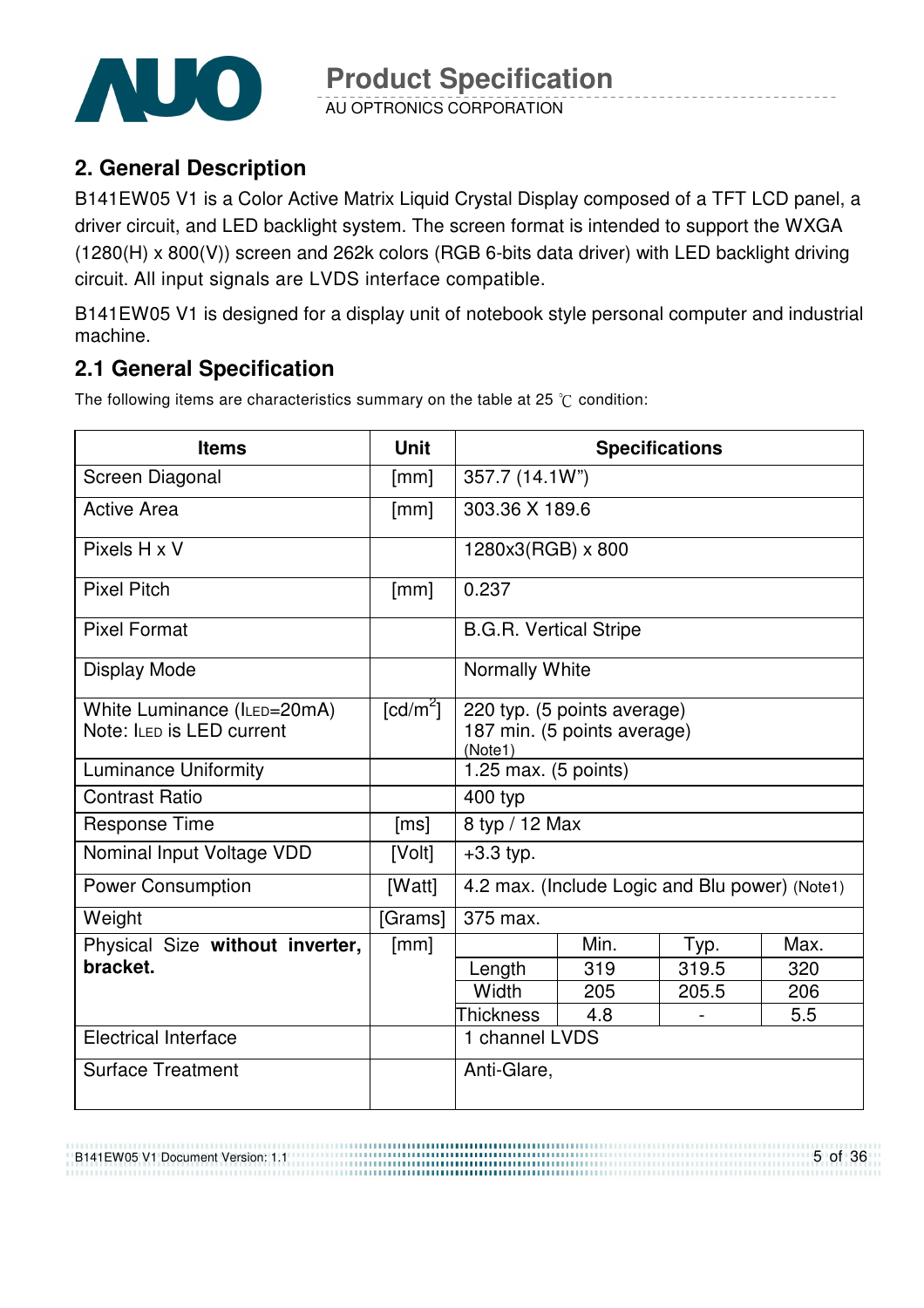

AU OPTRONICS CORPORATION

| <b>Support Color</b>                                      |                                                             | 262K colors (RGB 6-bit)      |
|-----------------------------------------------------------|-------------------------------------------------------------|------------------------------|
| Temperature Range<br>Operating<br>Storage (Non-Operating) | $\mathop{\rm l\hspace{0.05cm}}\nolimits^{\circ}$ Cl<br>i°ci | 0 to $+50$<br>$-20$ to $+65$ |
| <b>RoHS Compliance</b>                                    |                                                             | <b>RoHS Compliance</b>       |

**Note 1**. Total power consumption including LED power efficiency <4.9W max.

#### **2.2 Optical Characteristics**

The optical characteristics are measured under stable conditions at 25 $\degree$  (Room Temperature) :

| <b>Item</b>                         | <b>Symbol</b>  | <b>Conditions</b>            | Min.  | Typ.           | Max.                    | <b>Unit</b>       | <b>Note</b>    |
|-------------------------------------|----------------|------------------------------|-------|----------------|-------------------------|-------------------|----------------|
| <b>White Luminance</b><br>ILED=20mA |                | 5 points average             | 187   | 220            |                         | cd/m <sup>2</sup> | 1, 4, 5.       |
|                                     | $\theta$ R     | <b>Horizontal</b><br>(Right) | 40    | 45             |                         |                   |                |
| <b>Viewing Angle</b>                | $\theta_L$     | $CR = 10$<br>(Left)          | 40    | 45             |                         | degree            |                |
|                                     | $\phi$ н       | <b>Vertical</b><br>(Upper)   | 10    | 15             |                         |                   | 4, 9           |
|                                     | $\phi_L$       | $CR = 10$<br>(Lower)         | 30    | 35             |                         |                   |                |
| Luminance<br><b>Uniformity</b>      | $\delta$ 5P    | <b>5 Points</b>              |       | $\blacksquare$ | 1.25                    |                   | 1, 3, 4        |
| Luminance<br><b>Uniformity</b>      | $\delta$ 13P   | <b>13 Points</b>             |       |                | 1.50                    |                   | 2, 3, 4        |
| <b>Contrast Ratio</b>               | <b>CR</b>      |                              | 300   | 400            | $\blacksquare$          |                   | 4, 6           |
| <b>Cross talk</b>                   | $\%$           |                              |       |                | $\overline{\mathbf{4}}$ |                   | 4,7            |
|                                     | $T_{r}$        | <b>Rising</b>                |       | 6              | 10                      |                   | 4, 8           |
| <b>Response Time</b>                | $T_f$          | <b>Falling</b>               |       | $\overline{2}$ | 5-                      | msec              |                |
|                                     | $T_{\rm RT}$   | <b>Rising + Falling</b>      |       | 8              | 12                      |                   |                |
|                                     | <b>Red x</b>   |                              | 0.525 | 0.575          | 0.625                   |                   |                |
|                                     | <b>Red y</b>   |                              | 0.285 | 0.335          | 0.385                   |                   |                |
|                                     | <b>Green x</b> |                              | 0.265 | 0.315          | 0.365                   |                   |                |
| Color /                             | <b>Green y</b> |                              | 0.500 | 0.550          | 0.600                   |                   |                |
| <b>Chromaticity</b>                 | <b>Blue x</b>  | <b>CIE 1931</b>              | 0.105 | 0.155          | 0.205                   |                   | $\overline{4}$ |
| <b>Coodinates</b>                   | <b>Blue y</b>  |                              | 0.085 | 0.135          | 0.185                   |                   |                |
|                                     | White x        |                              | 0.263 | 0.313          | 0.363                   |                   |                |
|                                     | White y        |                              | 0.279 | 0.329          | 0.379                   |                   |                |
| <b>NTSC</b>                         | $\%$           |                              |       | 45             | $\blacksquare$          |                   |                |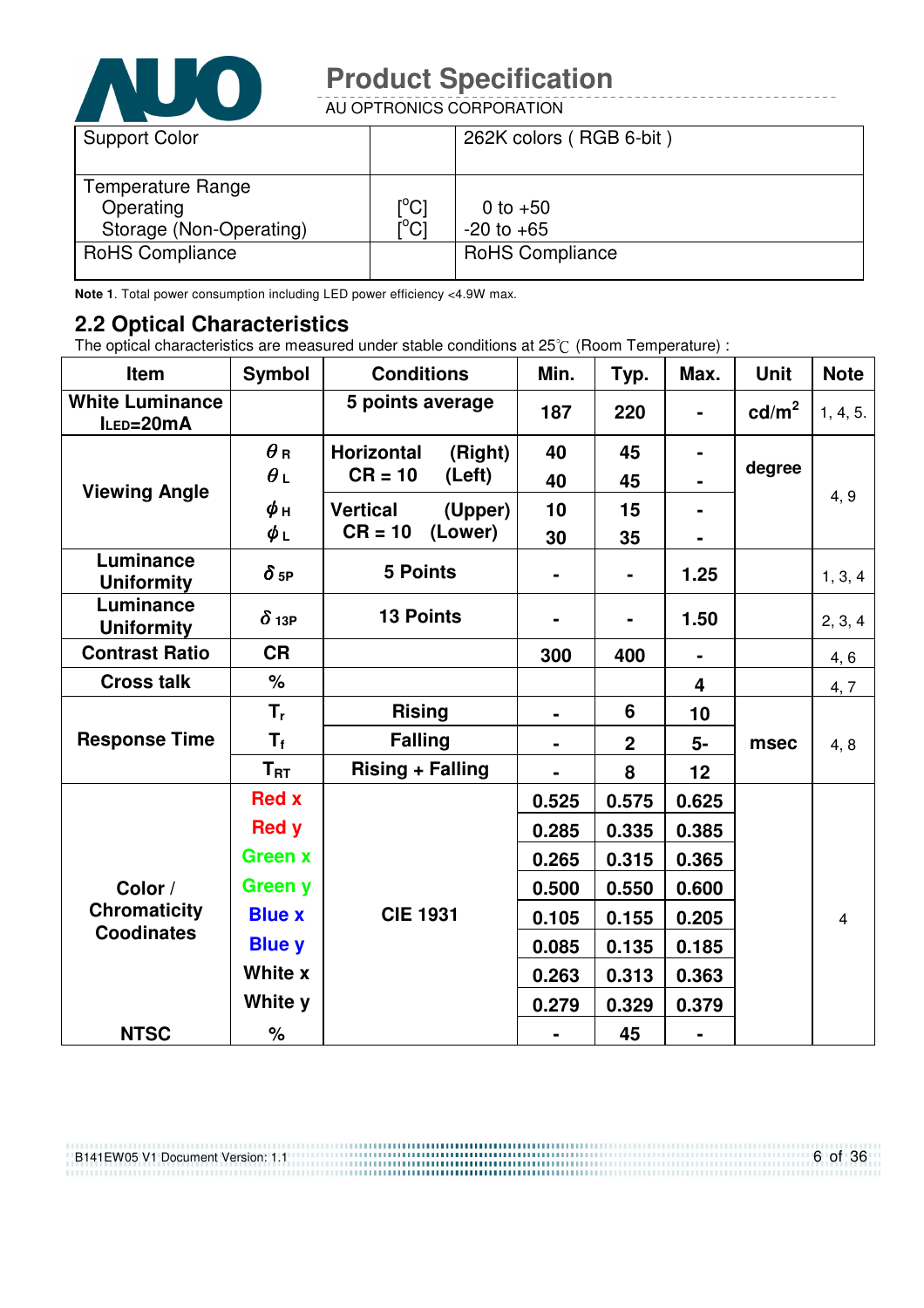

AU OPTRONICS CORPORATION

**Note 1**: 5 points position (Ref: Active area)



**Note 2**: 13 points position (Ref: Active area)



**Note 3**: The luminance uniformity of 5 or13 points is defined by dividing the maximum luminance values by the minimum test point luminance

|                          |  | Maximum Brightness of five points     |
|--------------------------|--|---------------------------------------|
| $\delta$ ws              |  | Minimum Brightness of five points     |
| $\delta$ W <sub>13</sub> |  | Maximum Brightness of thirteen points |
|                          |  | Minimum Brightness of thirteen points |
|                          |  |                                       |

#### **Note 4**: Measurement method

B141EW05 V1 Document Version: 1.1 7 of 36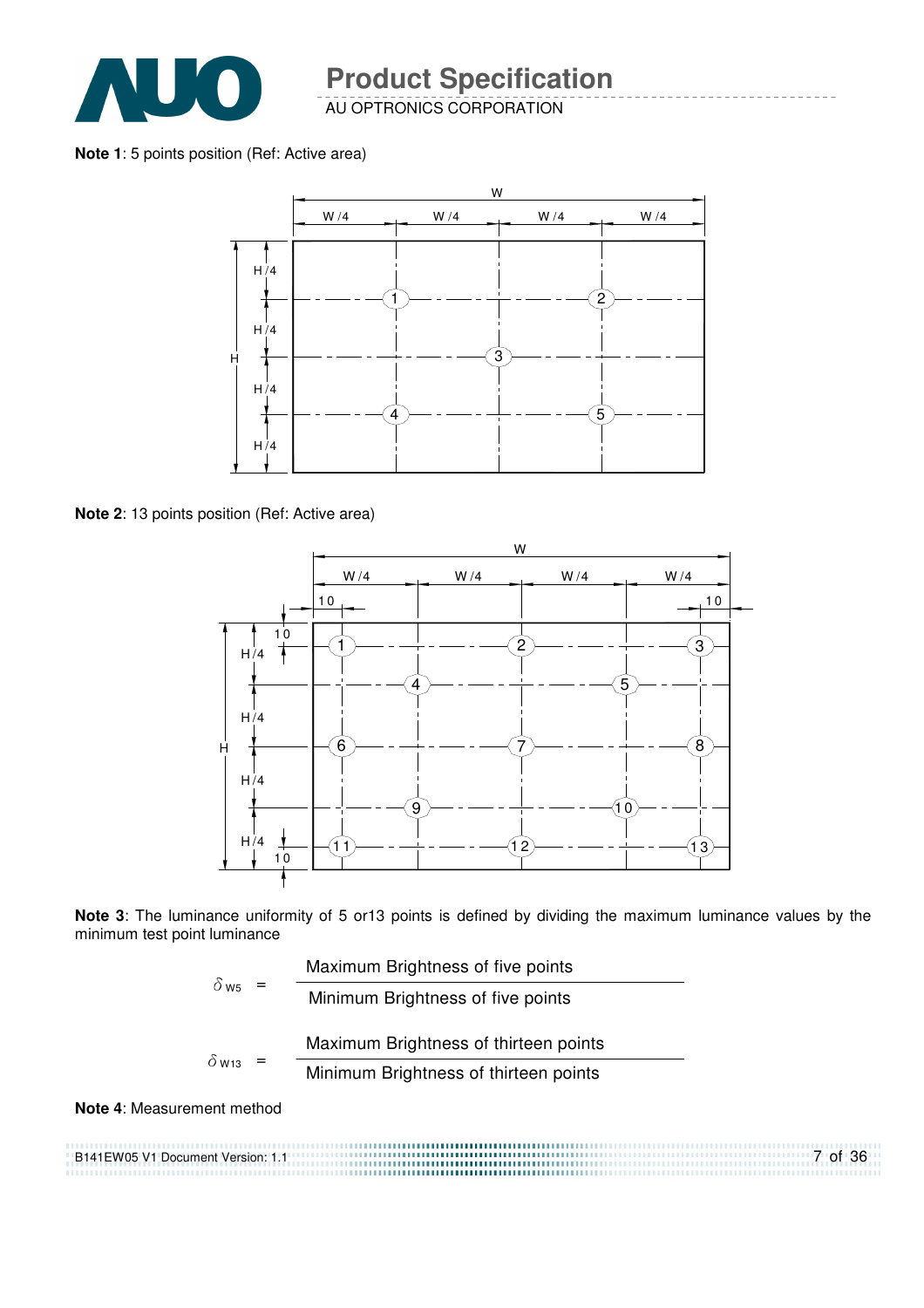

AU OPTRONICS CORPORATION

The LCD module should be stabilized at given temperature for 30 minutes to avoid abrupt temperature change during measuring. In order to stabilize the luminance, the measurement should be executed after lighting Backlight for 30 minutes in a stable, windless and dark room, , and it should be measured in the center of screen.



Center of the screen

**Note 5** : Definition of Average Luminance of White (Y<sub>L</sub>):

Measure the luminance of gray level 63 at 5 points  $Y_L = [L (1) + L (2) + L (3) + L (4) + L (5)] / 5$ L (x) is corresponding to the luminance of the point X at Figure in Note (1).

#### **Note 6** : Definition of contrast ratio:

Contrast ratio is calculated with the following formula.

Contrast ratio  $(CR)$ = Brightness on the "White" state Brightness on the "Black" state

**Note 7** : Definition of Cross Talk (CT)

 $CT = |Y_B - Y_A| / Y_A \times 100$  (%)

#### Where

YA = Luminance of measured location without gray level 0 pattern (cd/m2)

| B141EW05 V1 Document Version: 1.1 | 8 of 36 |
|-----------------------------------|---------|
|                                   |         |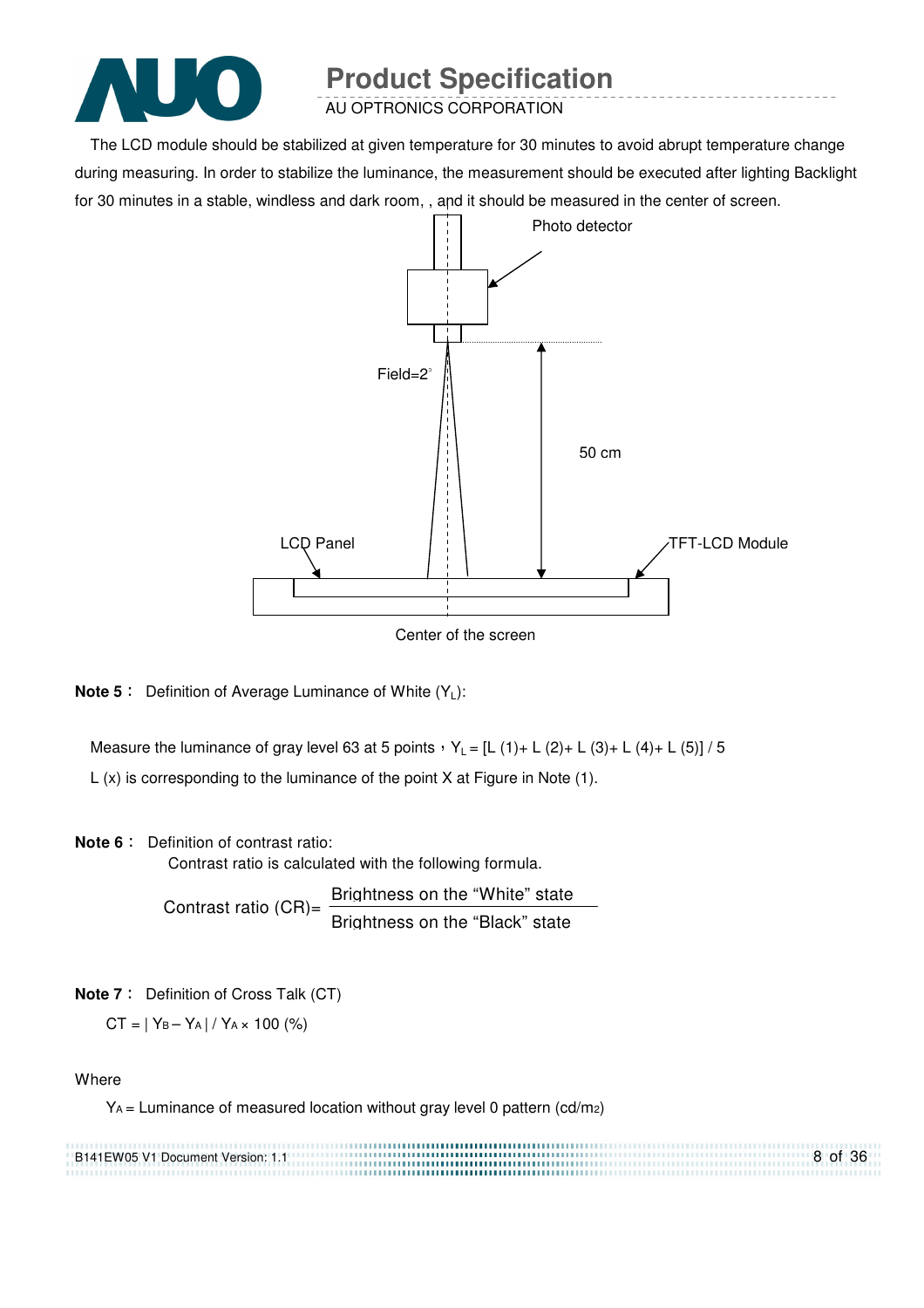

AU OPTRONICS CORPORATION

 $Y_B$  = Luminance of measured location with gray level 0 pattern (cd/m<sub>2</sub>)



**Note 8**: Definition of response time:

The output signals of BM-7 or equivalent are measured when the input signals are changed from "Black" to "White" (falling time) and from "White" to "Black" (rising time), respectively. The response time interval between the 10% and 90% of amplitudes. Refer to figure as below.



| B141EW05 V1 Document Version: 1.1 | 9 of 36 |
|-----------------------------------|---------|
|                                   |         |
|                                   |         |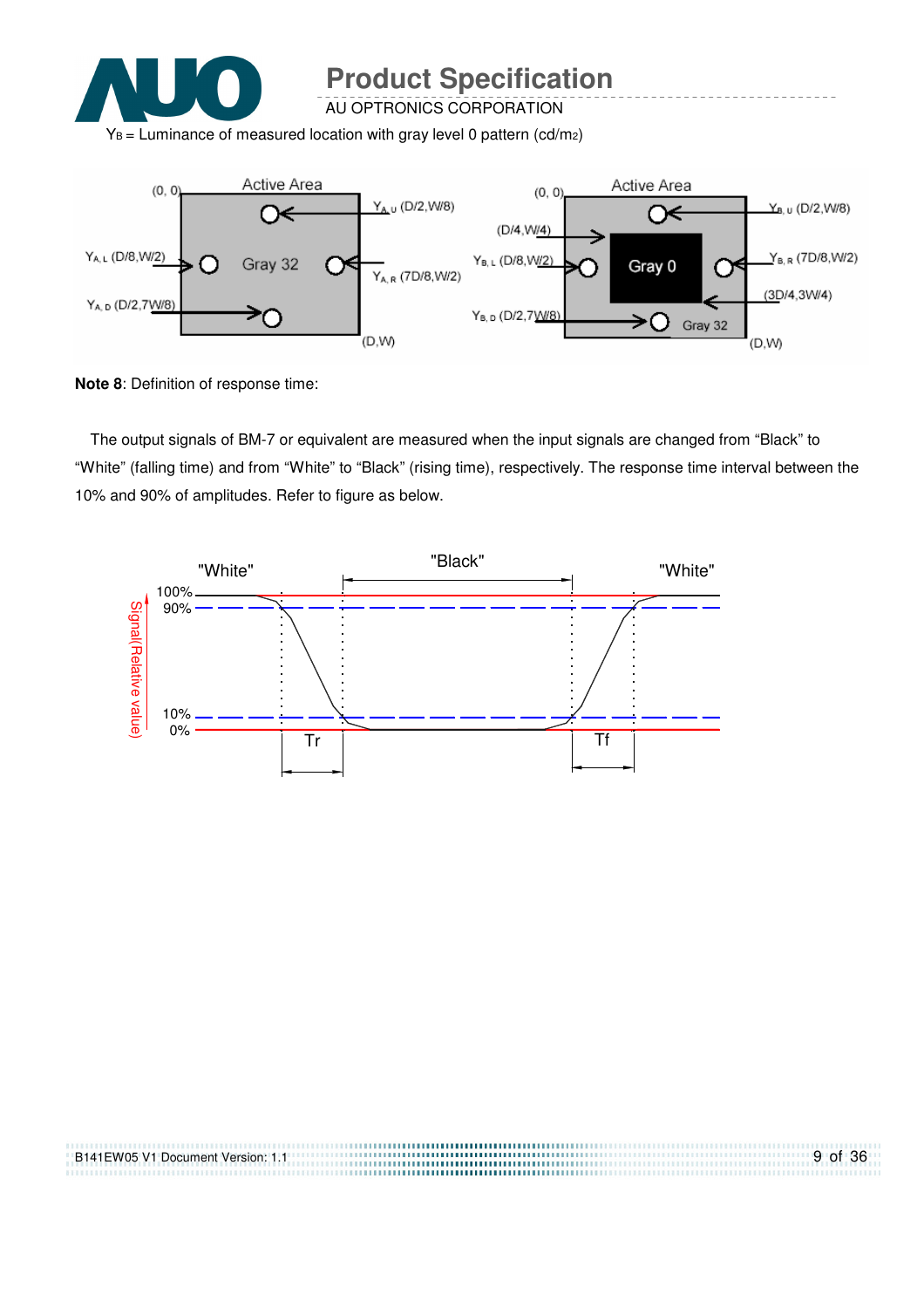

AU OPTRONICS CORPORATION

#### **Note 9**. Definition of viewing angle

Viewing angle is the measurement of contrast ratio  $\geq$  10, at the screen center, over a 180° horizontal and 180° vertical range (off-normal viewing angles). The 180° viewing angle range is broken down as follows; 90° (θ) horizontal left and right and 90° (Φ) vertical, high (up) and low (down). The measurement direction is typically perpendicular to the display surface with the screen rotated about its center to develop the desired measurement viewing angle.



| B141EW05 V1 Document Version: 1.1 | $10$ of 36 |
|-----------------------------------|------------|
|                                   |            |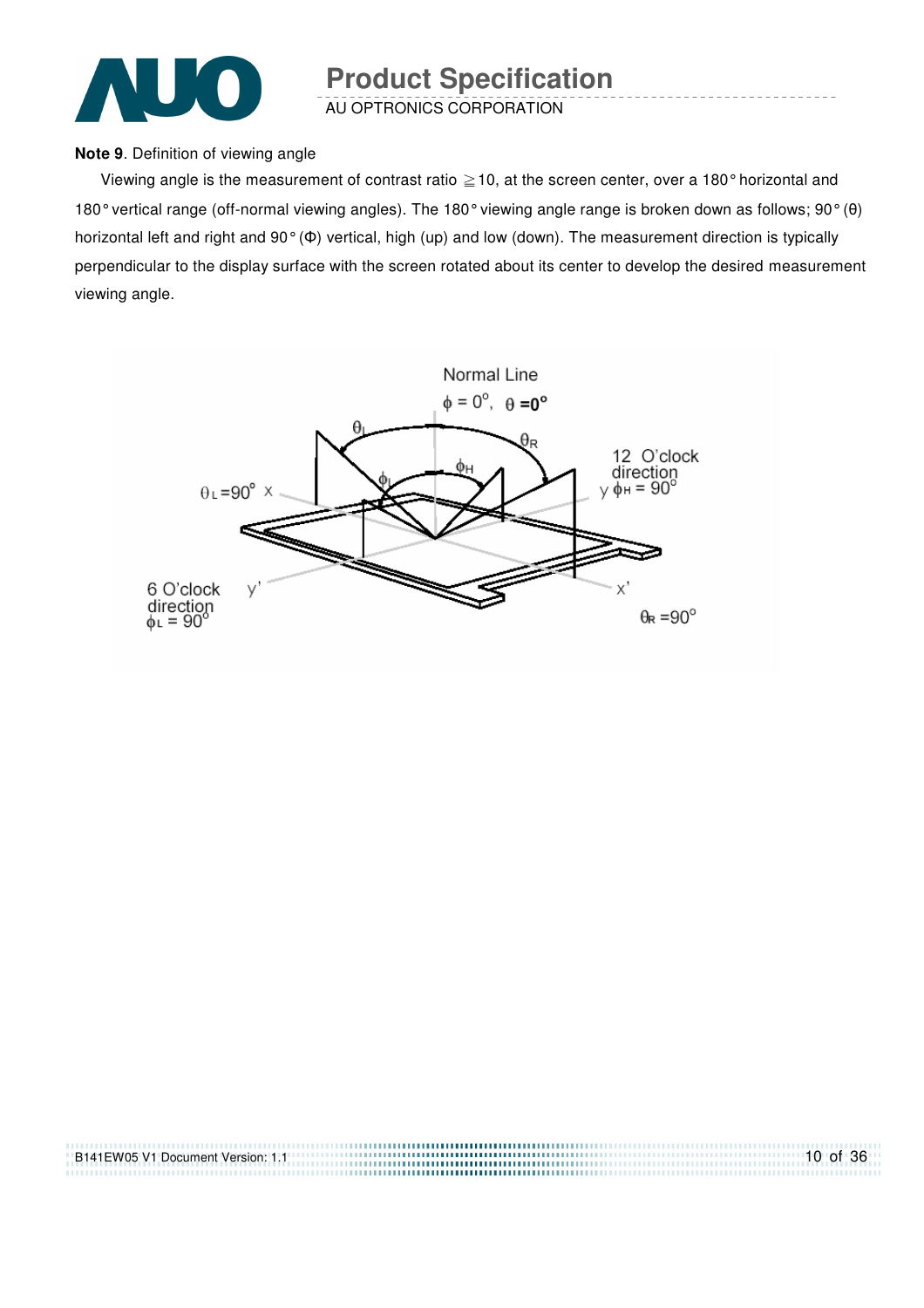

AU OPTRONICS CORPORATION

### **3. Functional Block Diagram**

The following diagram shows the functional block of the 14.1 inches wide Color TFT/LCD 40 Pin (One ch/connector Module:



| B141EW05 V1 Document Version: 1.1 |  |
|-----------------------------------|--|
|                                   |  |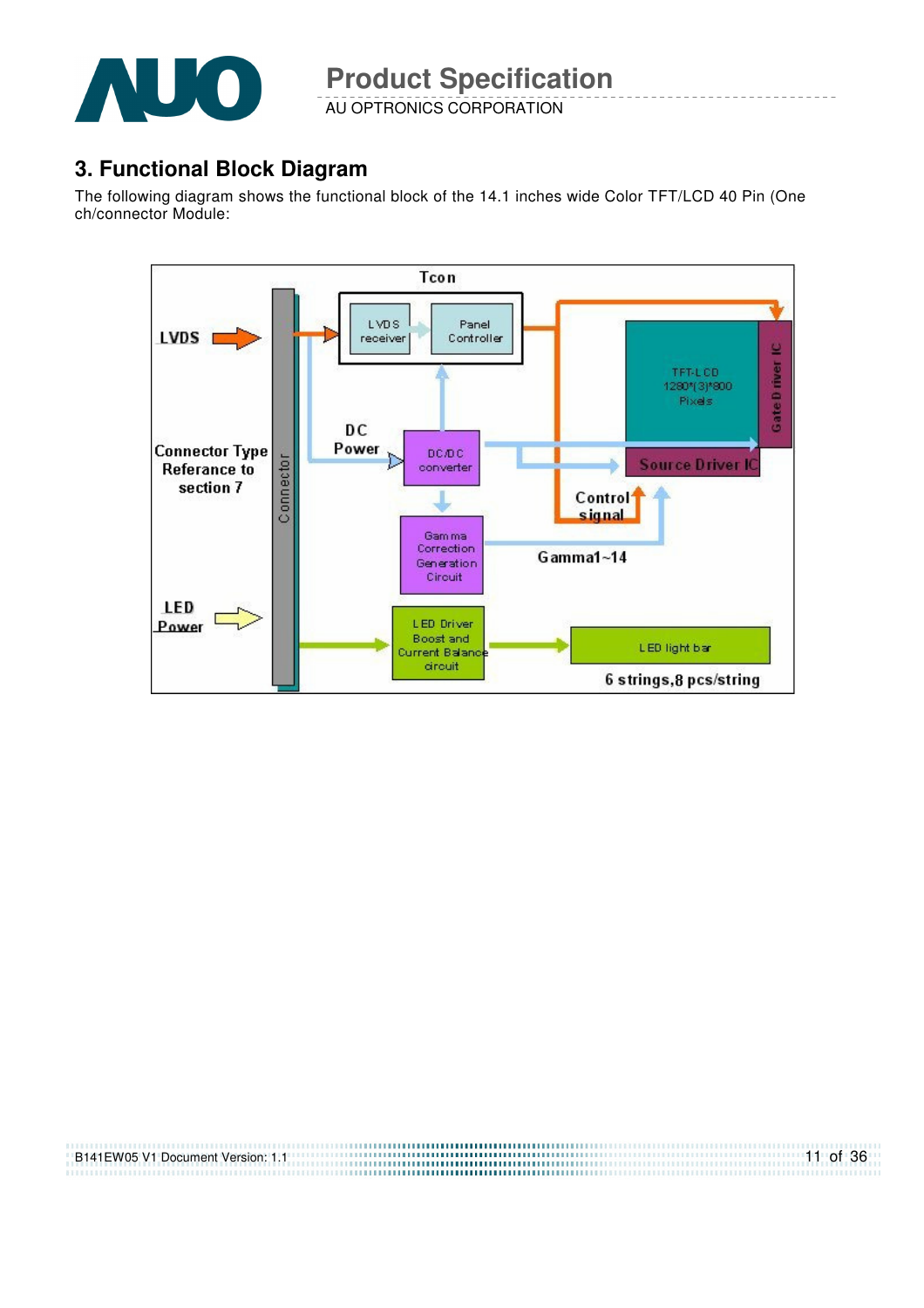

AU OPTRONICS CORPORATION

### **4. Absolute Maximum Ratings**

An absolute maximum rating of the module is as following:

### **4.1 Absolute Ratings of TFT LCD Module**

| ltem                    | Svmbol | Min  | Max  | Unit   | <b>Conditions</b> |
|-------------------------|--------|------|------|--------|-------------------|
| Logic/LCD Drive Voltage | Vin    | -0.3 | +4.0 | [Volt] | Note              |

### **4.2 Absolute Ratings of Backlight Unit**

| ltem                       | Svmbol     | Min                      | Max             | Unit     | <b>Conditions</b> |
|----------------------------|------------|--------------------------|-----------------|----------|-------------------|
| <b>LED Driving Voltage</b> | VLED       | $\overline{\phantom{0}}$ | 36 (Row Output) | [Volt]   | Note 1,2,3        |
| <b>LED Driving Current</b> | <b>LED</b> | $\overline{\phantom{0}}$ | 30 (Row Output) | [mA] rms | Note 1,2,3        |

### **4.3 Absolute Ratings of Environment**

| <b>Item</b>                  | Symbol     | Min   | Max   | Unit                           | <b>Conditions</b> |
|------------------------------|------------|-------|-------|--------------------------------|-------------------|
| <b>Operating Temperature</b> | TOP        |       | $+50$ | $\mathop{\rm l}{\rm c}{\rm l}$ | Note 4            |
| <b>Operation Humidity</b>    | <b>HOP</b> | 8     | 95    | [%RH]                          | Note 4            |
| Storage Temperature          | TST        | $-20$ | $+65$ | $\mathop{\rm l}{\rm c}{\rm l}$ | Note 4            |
| <b>Storage Humidity</b>      | HST        | 5     | 95    | [%RH]                          | Note 4            |

Note 1: At Ta (25°C)

Note 2: Permanent damage to the device may occur if exceed maximum values

Note 3: LED specification refer to section 5.2

#### **Note 4: For quality performance, please refer to AUO IIS (Incoming Inspection Standard)**.



12 of 36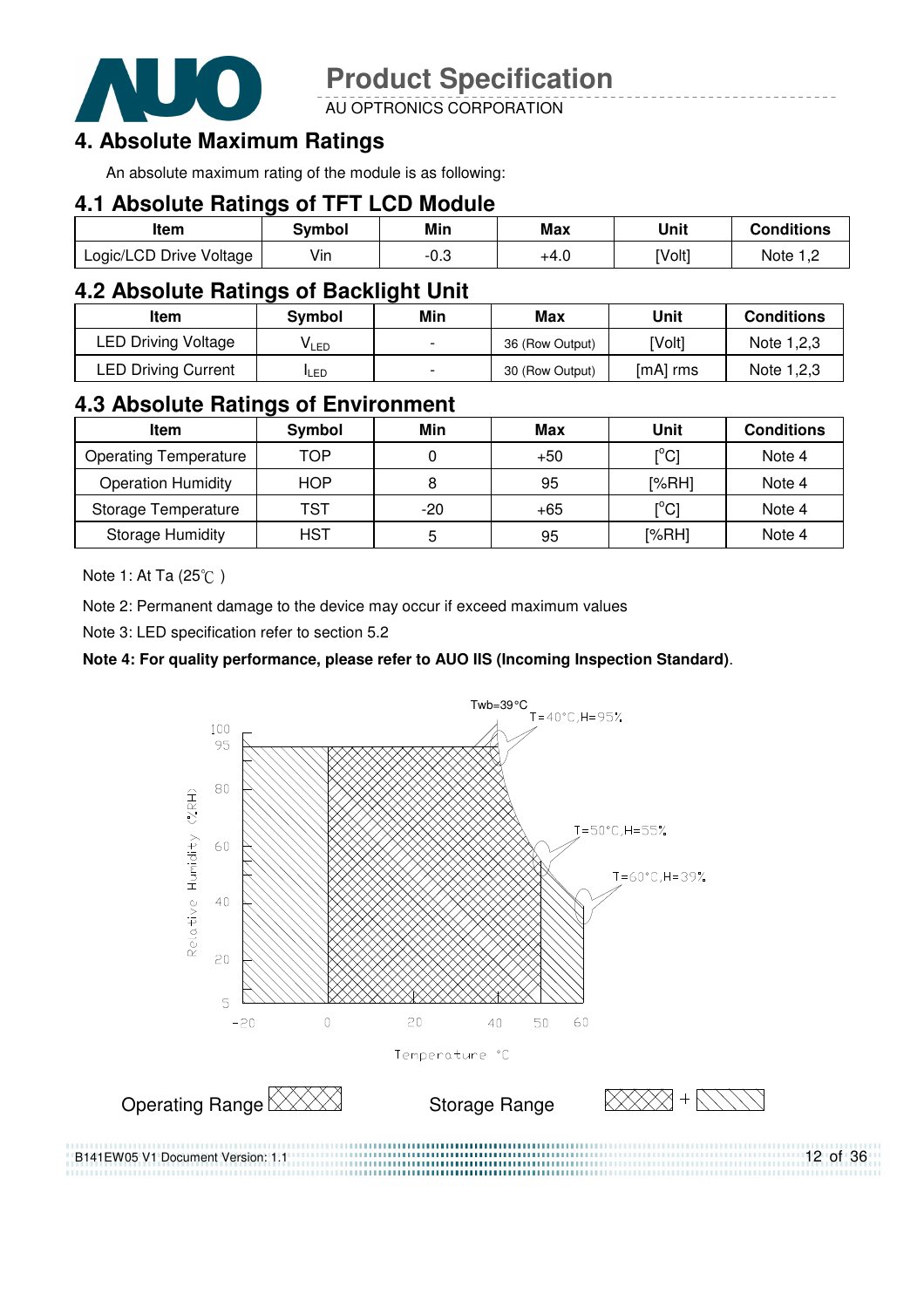AU OPTRONICS CORPORATION



### **5.1 TFT LCD Module**

#### **5.1.1 Power Specification**

Input power specifications are as follows;

The power specification are measured under  $25^{\circ}$ C and frame frenquency under 60Hz

| <b>Symble</b> | <b>Parameter</b>                               | <b>Min</b>               | Typ | <b>Max</b> | <b>Units</b> | <b>Note</b> |
|---------------|------------------------------------------------|--------------------------|-----|------------|--------------|-------------|
| <b>VDD</b>    | Logic/LCD Drive<br>Voltage                     | 3.0                      | 3.3 | 3.6        | [Volt]       |             |
| <b>PDD</b>    | <b>VDD Power</b>                               |                          |     | 1.1        | [Watt]       | Note $1/2$  |
| IDD           | <b>IDD Current</b>                             | $\overline{\phantom{a}}$ | 350 | 450        | [mA]         | Note $1/2$  |
| <b>IRush</b>  | <b>Inrush Current</b>                          | $\overline{\phantom{a}}$ |     | 2000       | [mA]         | Note 3      |
| <b>VDDrp</b>  | Allowable<br>Logic/LCD Drive<br>Ripple Voltage | $\blacksquare$           |     | 100        | [mV]<br>p-p  |             |

Note 1: Maximum Measurement Condition: Black Pattern

Note 2 : Typical Measurement Condition: Mosaic Pattern

Note 3: Measure Condition



13 of 36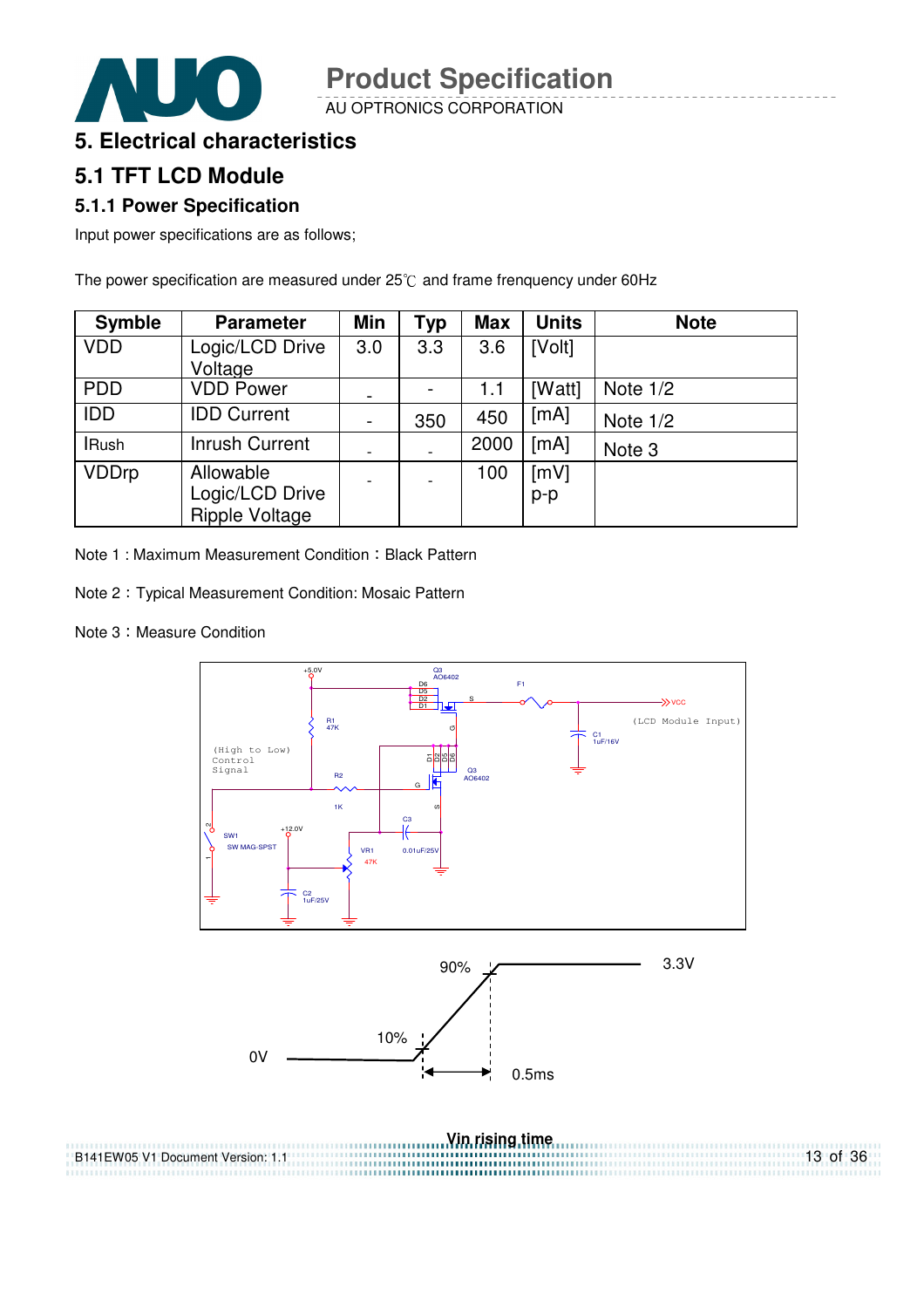

AU OPTRONICS CORPORATION

#### **5.1.2 Signal Electrical Characteristics**

Input signals shall be low or High-impedance state when VDD is off. It is recommended to refer the specifications of THC63LVDF84A (Thine Electronics Inc.) in detail.

Signal electrical characteristics are as follows;

| <b>Parameter</b> | <b>Condition</b>                                 | Min    | <b>Max</b> | Unit |
|------------------|--------------------------------------------------|--------|------------|------|
| Vth              | Differential Input High<br>Threshold (Vcm=+1.2V) |        | 100        | [mV] |
| Vtl              | Differential Input Low<br>Threshold (Vcm=+1.2V)  | $-100$ |            | [mV] |
| Vcm              | Differential Input<br>Common Mode Voltage        | 1.125  | 1.375      | [V]  |

Note: LVDS Signal Waveform

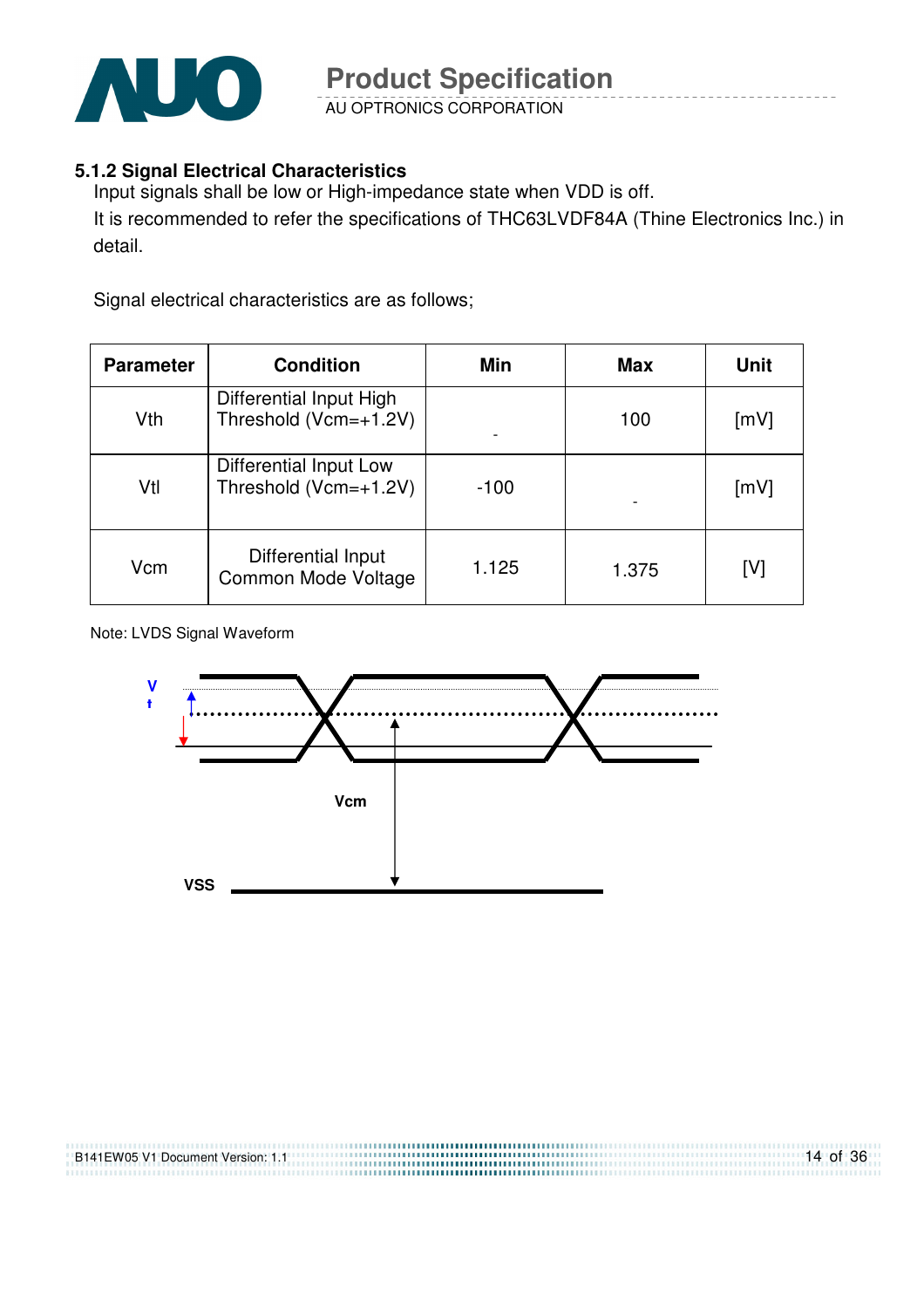

AU OPTRONICS CORPORATION

| <b>Parameter</b>                | <b>Symbol</b>    | Min    | <b>Typ</b> | <b>Max</b> | <b>Units</b>         | <b>Condition</b>                            |
|---------------------------------|------------------|--------|------------|------------|----------------------|---------------------------------------------|
| <b>LED Forward Voltage</b>      | $V_F$            | 2.95   | 3.15       | 3.35       | [Volt]               | $(Ta=25^{\circ}C)$                          |
| <b>LED Forward Current</b>      | I⊧.              |        | 20         | 30         | [mA]                 | $(Ta=25^{\circ}C)$                          |
| <b>LED Power</b><br>consumption | $P_{LED}$        |        | 3.78       |            | [Watt]               | $(Ta=25^{\circ}C)$<br>Note 1                |
| <b>LED Life-Time</b>            | N/A              | 10,000 |            |            | Hour                 | $(Ta=25^{\circ}C)$<br>$I_F=20$ mA<br>Note 2 |
| <b>Output PWM frequency</b>     | F <sub>PWM</sub> | 180    | 200        | 20K        | Hz                   |                                             |
| Duty ratio                      |                  | 15     |            | 100        | $\frac{1}{\sqrt{2}}$ |                                             |

LED Parameter guideline for LED driving selection (Ref. Remark 1)

**Note 1:** Calculator value for reference IF×VF =P

**Note 2:** The LED life-time define as the estimated time to 50% degradation of initial luminous.

......................... ,,,,,,,,,,,,,,,,,,,,,,,,,,,,

| B141EW05 V1 Document Version: 1.1<br><b>DITILITY OF FLOODING IT VEISION.</b> I.I. |  |
|-----------------------------------------------------------------------------------|--|
|                                                                                   |  |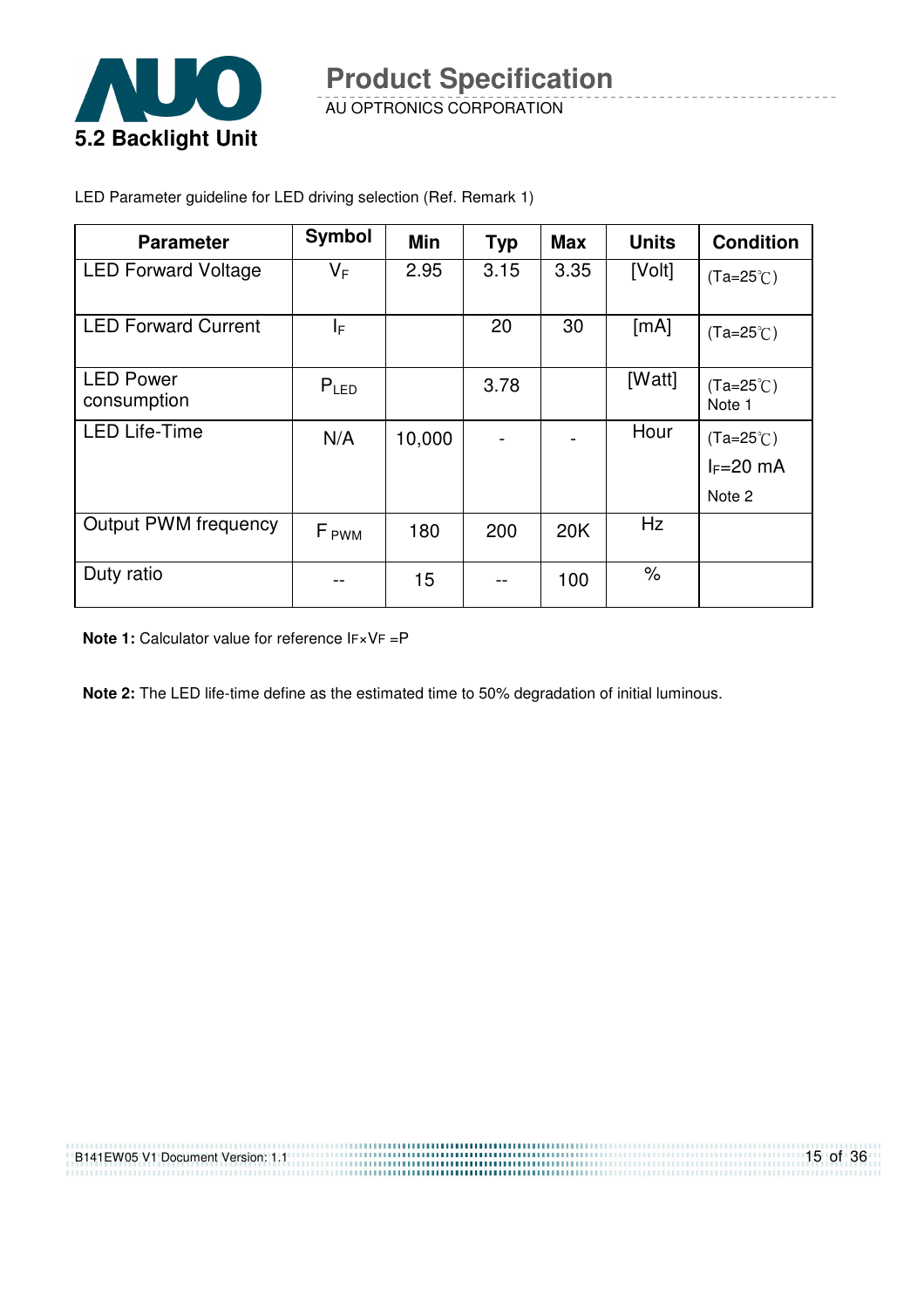

AU OPTRONICS CORPORATION **Product Specification** 

### **6. Signal Characteristic**

### **6.1 Pixel Format Image**

Following figure shows the relationship of the input signals and LCD pixel format.

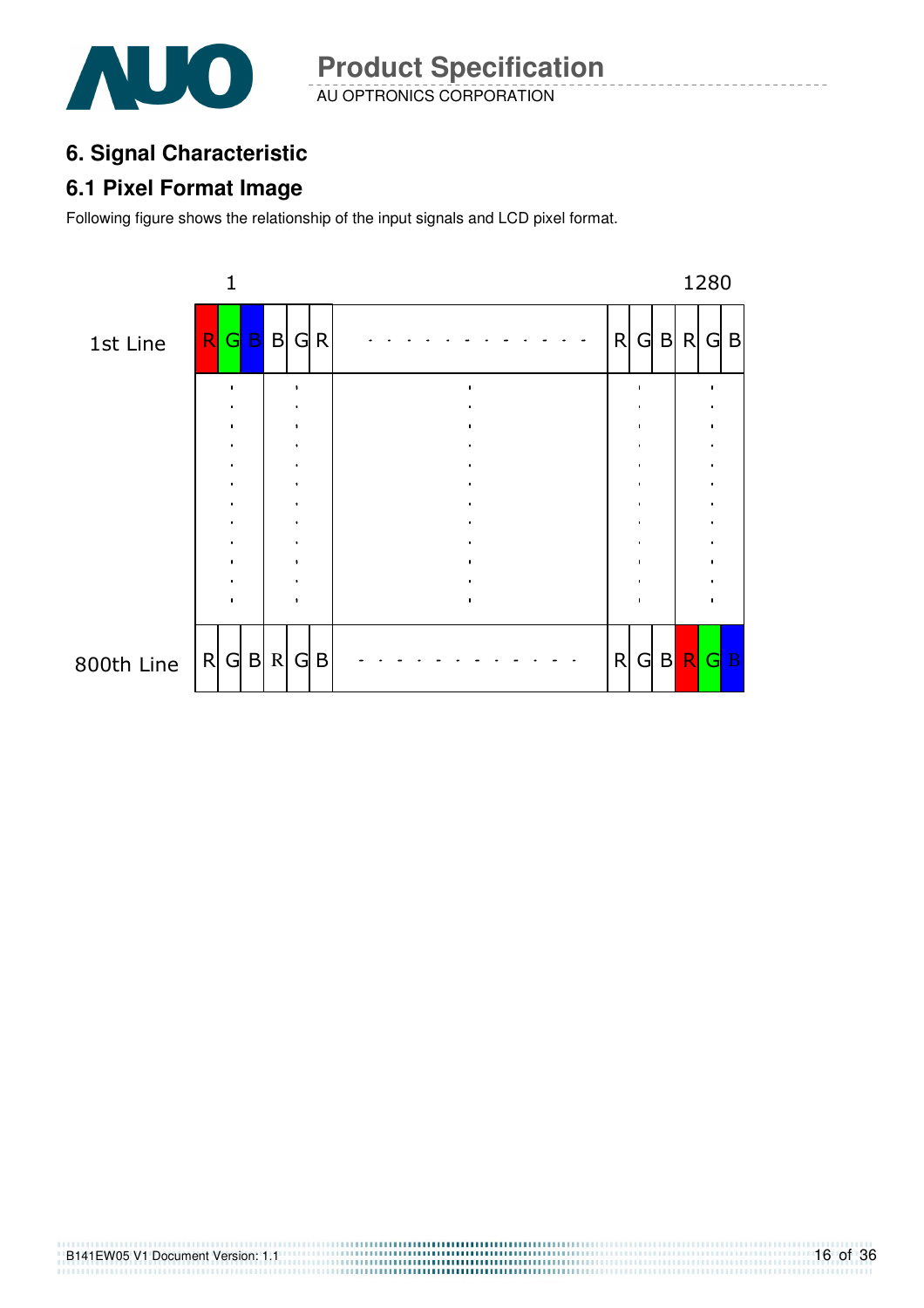

AU OPTRONICS CORPORATION

### **6.2 The input data format**



| <b>Signal Name</b>                                                                                       | <b>Description</b>                                                                                                                  |                                                                                                                                                 |
|----------------------------------------------------------------------------------------------------------|-------------------------------------------------------------------------------------------------------------------------------------|-------------------------------------------------------------------------------------------------------------------------------------------------|
| R <sub>5</sub><br>R <sub>4</sub><br>R <sub>3</sub><br>R <sub>2</sub><br>R1<br>R <sub>0</sub>             | Red Data 5 (MSB)<br>Red Data 4<br>Red Data 3<br>Red Data 2<br>Red Data 1<br>Red Data 0 (LSB)<br>Red-pixel Data                      | Red-pixel Data<br>Each red pixel's brightness data consists of<br>these 6 bits pixel data.                                                      |
| G <sub>5</sub><br>G <sub>4</sub><br>G <sub>3</sub><br>G <sub>2</sub><br>G <sub>1</sub><br>G <sub>0</sub> | Green Data 5 (MSB)<br>Green Data 4<br>Green Data 3<br>Green Data 2<br>Green Data 1<br>Green Data 0 (LSB)<br>Green-pixel Data        | Green-pixel Data<br>Each green pixel's brightness data consists of<br>these 6 bits pixel data.                                                  |
| <b>B5</b><br><b>B4</b><br>B <sub>3</sub><br><b>B2</b><br><b>B1</b><br>B <sub>0</sub>                     | Blue Data 5 (MSB)<br>Blue Data 4<br>Blue Data 3<br>Blue Data 2<br><b>Blue Data 1</b><br>Blue Data 0 (LSB)<br><b>Blue-pixel Data</b> | <b>Blue-pixel Data</b><br>Each blue pixel's brightness data consists of<br>these 6 bits pixel data.                                             |
| <b>RxCLKIN</b>                                                                                           | Data Clock                                                                                                                          | The signal is used to strobe the pixel data and<br>DE signals. All pixel data shall be valid at the<br>falling edge when the DE signal is high. |
| DE                                                                                                       | <b>Display Timing</b>                                                                                                               | This signal is strobed at the falling edge of<br>RxCLKIN. When the signal is high, the pixel<br>data shall be valid to be displayed.            |
| VS                                                                                                       | <b>Vertical Sync</b>                                                                                                                | The signal is synchronized to RxCLKIN.                                                                                                          |
| <b>HS</b>                                                                                                | <b>Horizontal Sync</b>                                                                                                              | The signal is synchronized to RxCLKIN.                                                                                                          |

Note: Output signals from any system shall be low or High-impedance state when VDD is off.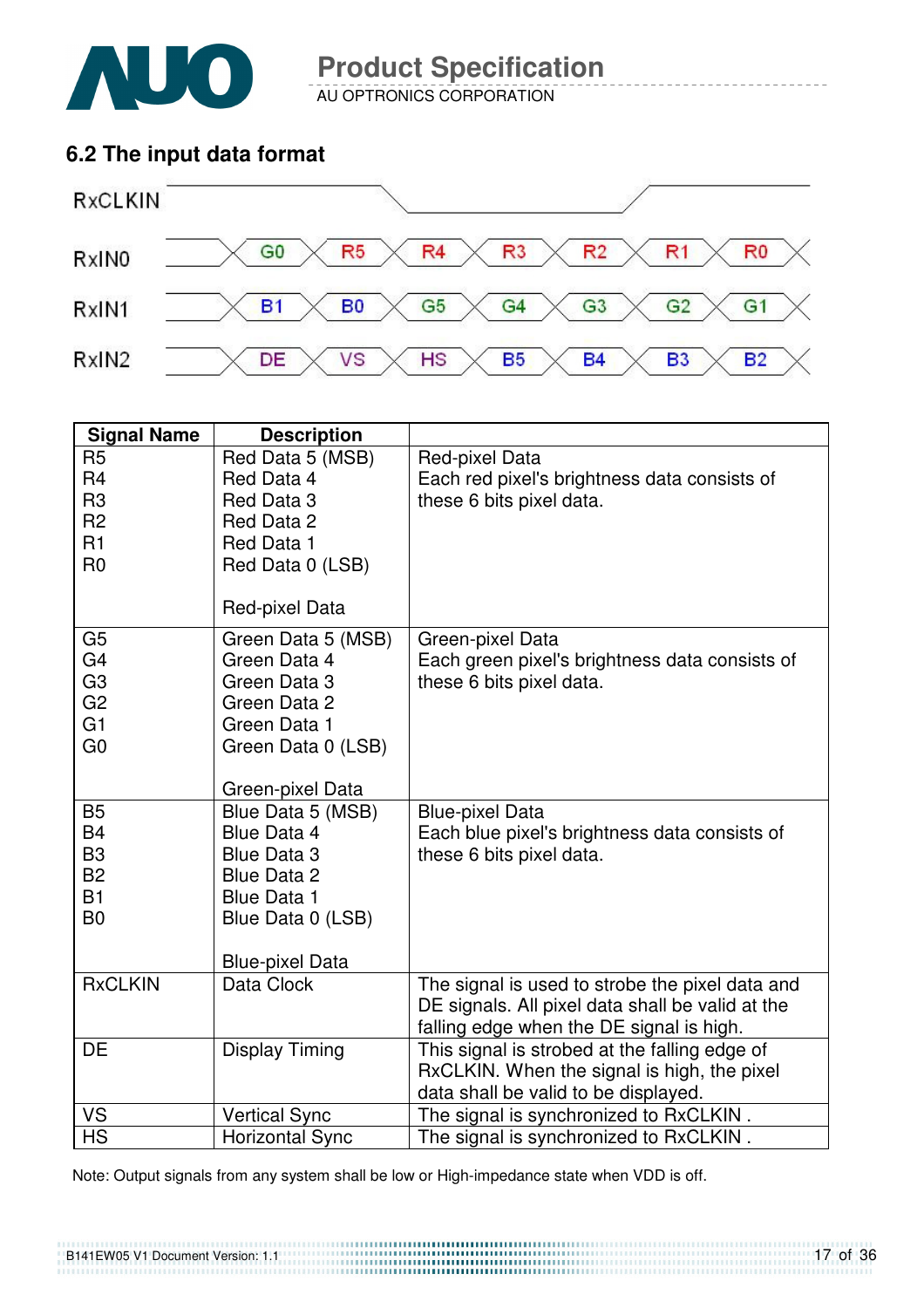

AU OPTRONICS CORPORATION

### **6.3 Signal Description/Pin Assignment**

LVDS is a differential signal technology for LCD interface and high speed data transfer device.

| PIN#           | <b>Signal Name</b>       | <b>Description</b>                              |
|----------------|--------------------------|-------------------------------------------------|
| 1              | <b>GND</b>               | Ground                                          |
| $\overline{2}$ | <b>VDD</b>               | +3.3V Power Supply                              |
| 3              | <b>VDD</b>               | +3.3V Power Supply                              |
| 4              | V <sub>EDID</sub>        | +3.3V EDID Power                                |
| 5              | <b>NC</b>                | No Connection (Reserve for AUO test)            |
| 6              | $CLK_{EDI\underline{D}}$ | <b>EDID Clock Input</b>                         |
| 7              | DATA <sub>EDD</sub>      | <b>EDID Data Input</b>                          |
| 8              | RxINO-                   | LVDS differential data input(R0-R5, G0)         |
| 9              | RxIN0+                   | LVDS differential data input(R0-R5, G0)         |
| 10             | <b>GND</b>               | Ground                                          |
| 11             | RxIN1-                   | LVDS differential data input(G1-G5, B0-B1)      |
| 12             | $RxIN1+$                 | LVDS differential data input(G1-G5, B0-B1)      |
| 13             | <b>GND</b>               | Ground                                          |
| 14             | RxIN2-                   | LVDS differential data input(B2-B5, HS, VS, DE) |
| 15             | RxIN2+                   | LVDS differential data input(B2-B5, HS, VS, DE) |
| 16             | <b>GND</b>               | Ground                                          |
| 17             | RxCLKIN-                 | LVDS differential clock input                   |
| 18             | RxCLKIN+                 | LVDS differential clock input                   |
| 19             | <b>GND</b>               | Ground                                          |
| 20             | <b>NC</b>                | No Connection (Reserve for AUO test)            |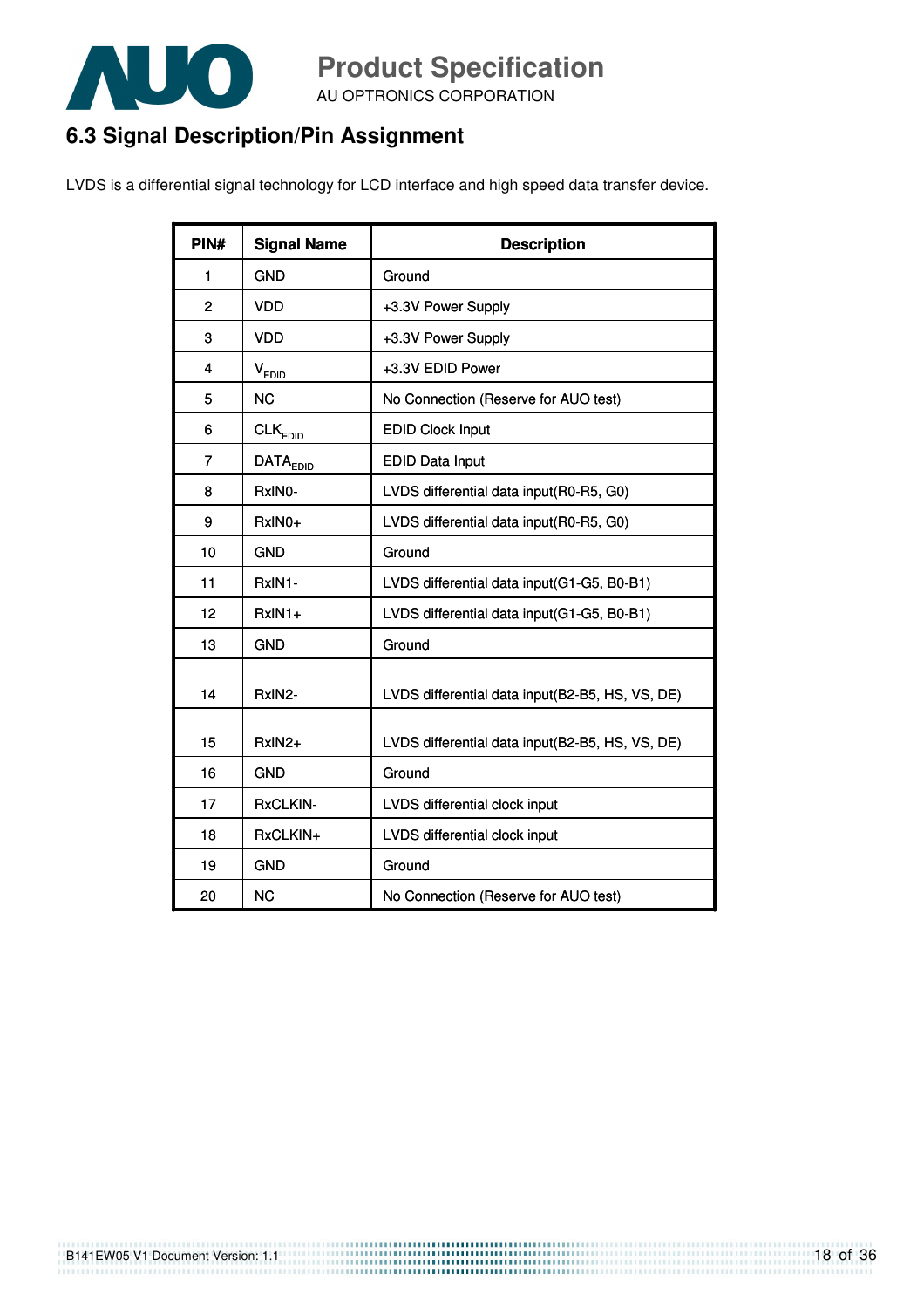

AU OPTRONICS CORPORATION

| PIN# | Signal Name     | Description                          |
|------|-----------------|--------------------------------------|
| 21   | <b>NC</b>       | No Connection (Reserve for AUO test) |
| 22   | <b>GND</b>      | Ground                               |
| 23   | <b>NC</b>       | No Connection (Reserve for AUO test) |
| 24   | <b>NC</b>       | No Connection (Reserve for AUO test) |
| 25   | <b>GND</b>      | Ground                               |
| 26   | <b>NC</b>       | No Connection (Reserve for AUO test) |
| 27   | <b>NC</b>       | No Connection (Reserve for AUO test) |
| 28   | <b>GND</b>      | Ground                               |
| 29   | <b>NC</b>       | No Connection (Reserve for AUO test) |
| 30   | <b>NC</b>       | No Connection (Reserve for AUO test) |
| 31   | <b>VLED GND</b> | <b>LED Ground</b>                    |
| 32   | <b>VLED GND</b> | <b>LED Ground</b>                    |
| 33   | <b>VLED GND</b> | <b>LED Ground</b>                    |
| 34   | <b>VLED</b>     | <b>LED Power Supply 7V-20V</b>       |
| 35   | <b>VLED</b>     | <b>LED Power Supply 7V-20V</b>       |
| 36   | <b>VLED</b>     | <b>LED Power Supply 7V-20V</b>       |
| 37   | <b>VLED</b>     | <b>LED Power Supply 7V-20V</b>       |
| 38   | <b>S PWMIN</b>  | <b>System PWM signal Input</b>       |
| 39   | <b>LED EN</b>   | LED enable pin (+3V input)           |
| 40   | <b>NC</b>       | <b>NC</b>                            |

19 of 36 B141EW05 V1 Document Version: 1.1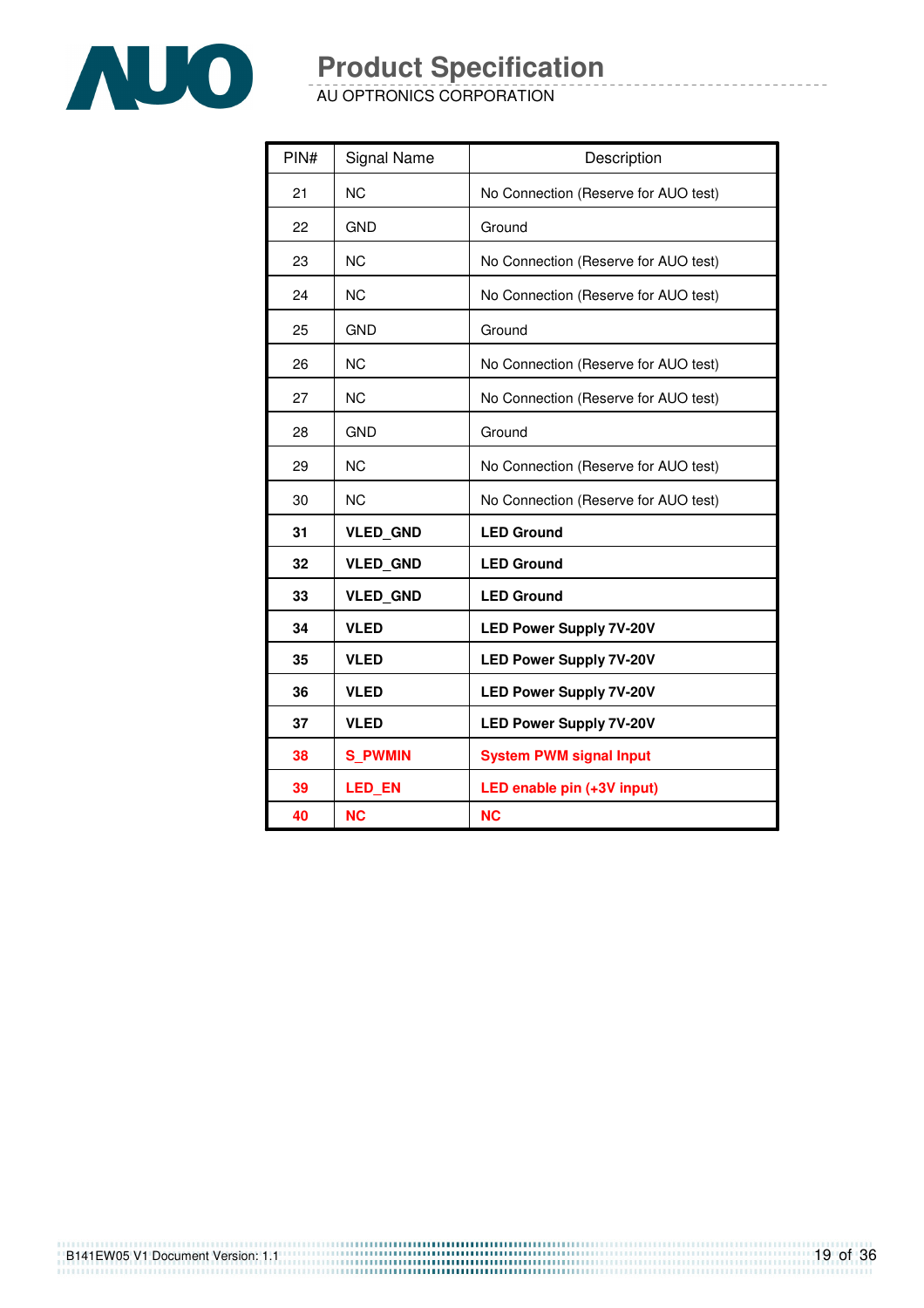

AU OPTRONICS CORPORATION

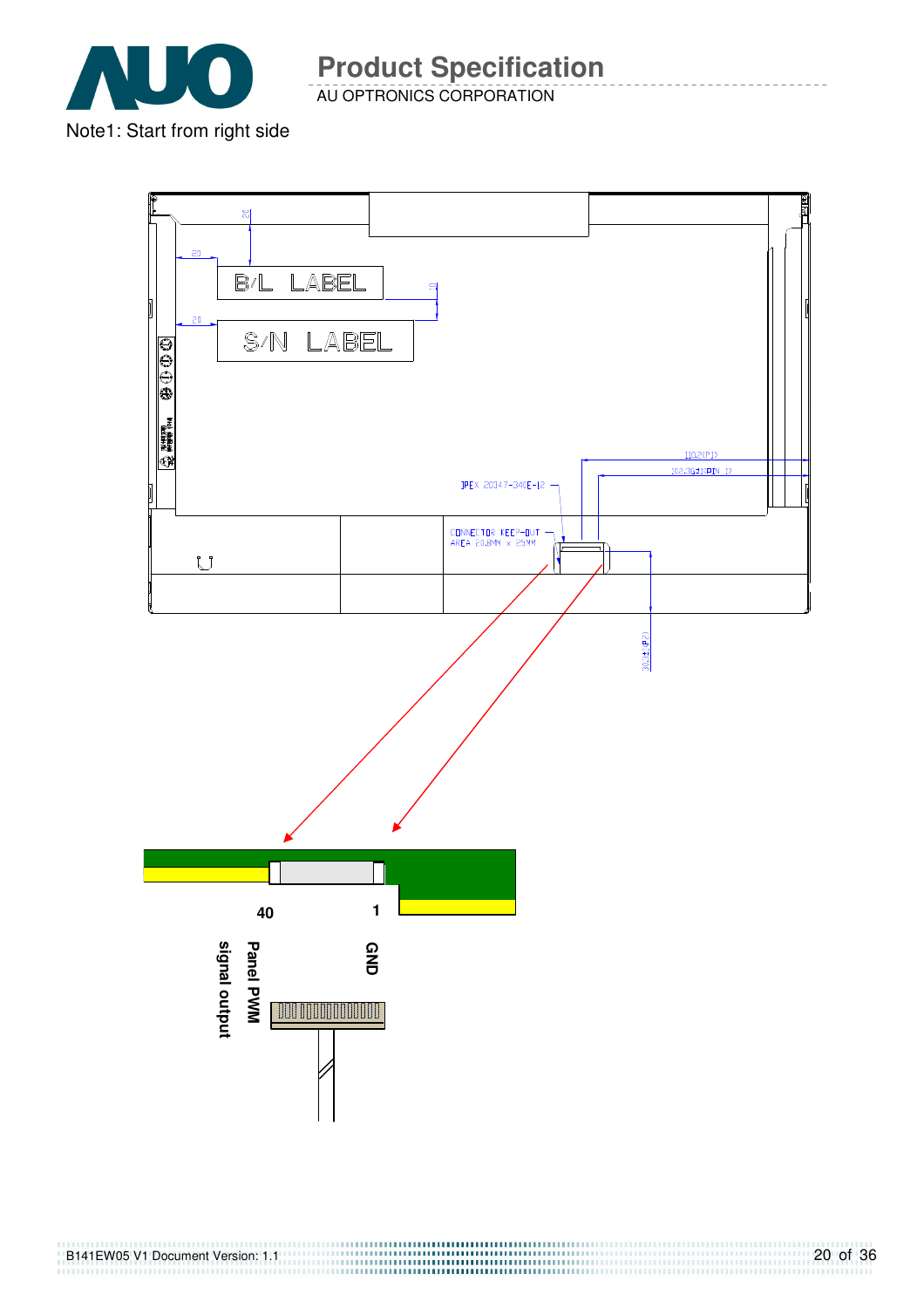

 $\mathbf{r}$ 

**Product Specification** 

AU OPTRONICS CORPORATION

Note2: Input signals shall be low or High-impedance state when VDD is off.

internal circuit of LVDS inputs are as following.

The module uses a 100ohm resistor between positive and negative data lines of each receiver input

|             |                         | <b>LVDS Receiver</b> |  |
|-------------|-------------------------|----------------------|--|
| Pin No.     |                         |                      |  |
| 8 RxINO-    | $\overline{R}$          |                      |  |
| 9 RxIN0+    |                         |                      |  |
| 11 RxIN1-   | $\overline{\mathsf{R}}$ |                      |  |
| 12 RxIN1+   |                         |                      |  |
| 14 RxIN2-   | $\mathsf R$             |                      |  |
| 15 RxIN2+   |                         |                      |  |
| 17 RxCLKIN- | $\mathsf{R}$            |                      |  |
| 18 RxCLKIN+ |                         |                      |  |
|             |                         |                      |  |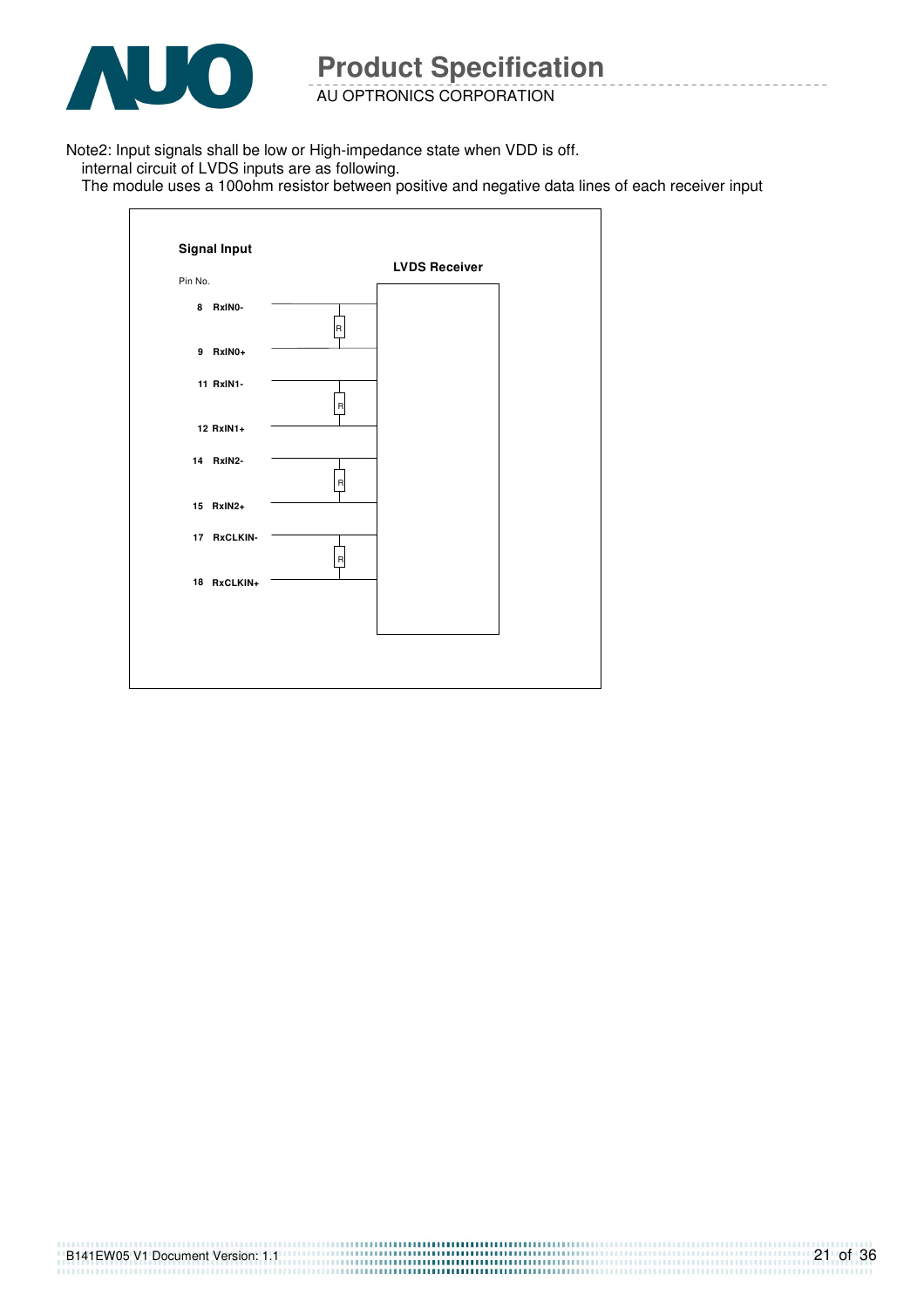

AU OPTRONICS CORPORATION **Product Specification** 

### **6.4 Interface Timing**

#### **6.4.1 Timing Characteristics**

Basically, interface timings should match the 1280x800 /60Hz manufacturing guide line timing.

| <b>Parameter</b>  |                        | Symbol                  | Min. | Typ. | Max. | Unit                         |
|-------------------|------------------------|-------------------------|------|------|------|------------------------------|
| <b>Frame Rate</b> |                        | ۰                       | ۰    | 60   |      | Hz                           |
|                   | <b>Clock frequency</b> | $1/T_{\text{Clock}}$    | ۰    | 71.1 | ۰    | <b>MHz</b>                   |
|                   | <b>Period</b>          | $\mathsf{T}_\mathsf{V}$ | 803  | 816  | 1023 |                              |
| <b>Vertical</b>   | <b>Active</b>          | $T_{VD}$                | 800  | 800  | 800  | $\mathbf{T}_{\mathsf{Line}}$ |
| <b>Section</b>    | <b>Blanking</b>        | $T_{VB}$                | 3    | 16   | 223  |                              |
|                   | <b>Period</b>          | $\mathsf{T}_\mathsf{H}$ | 1303 | 1408 | 2047 |                              |
| <b>Horizontal</b> | <b>Active</b>          | $T_{HD}$                | 1280 | 1280 | 1280 | $\mathbf{T}_{\text{Clock}}$  |
| <b>Section</b>    | <b>Blanking</b>        | $\textsf{T}_{\sf HB}$   | 23   | 118  | 767  |                              |

Note : DE mode only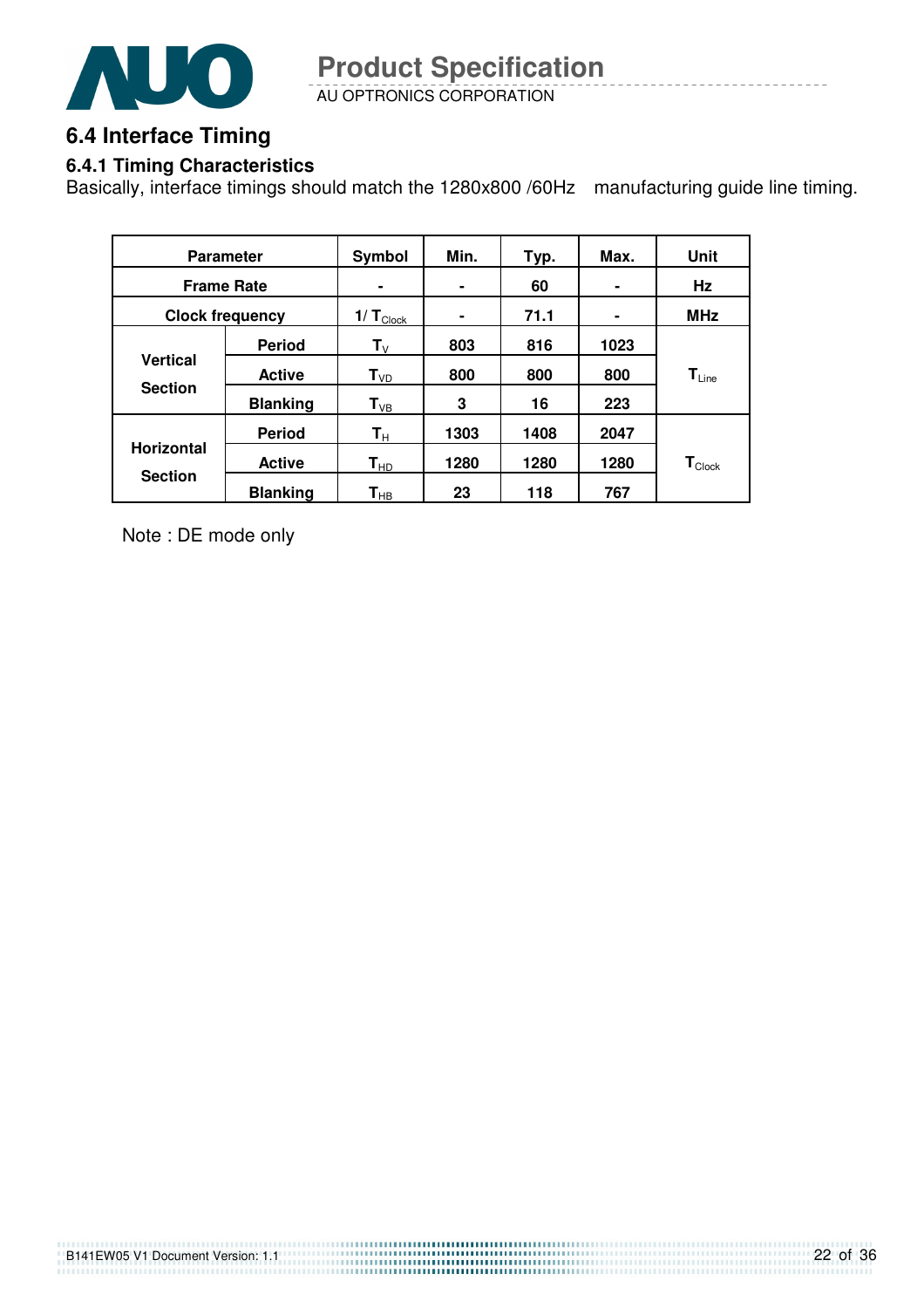

AU OPTRONICS CORPORATION **Product Specification** 

### **6.4.2 Timing diagram**

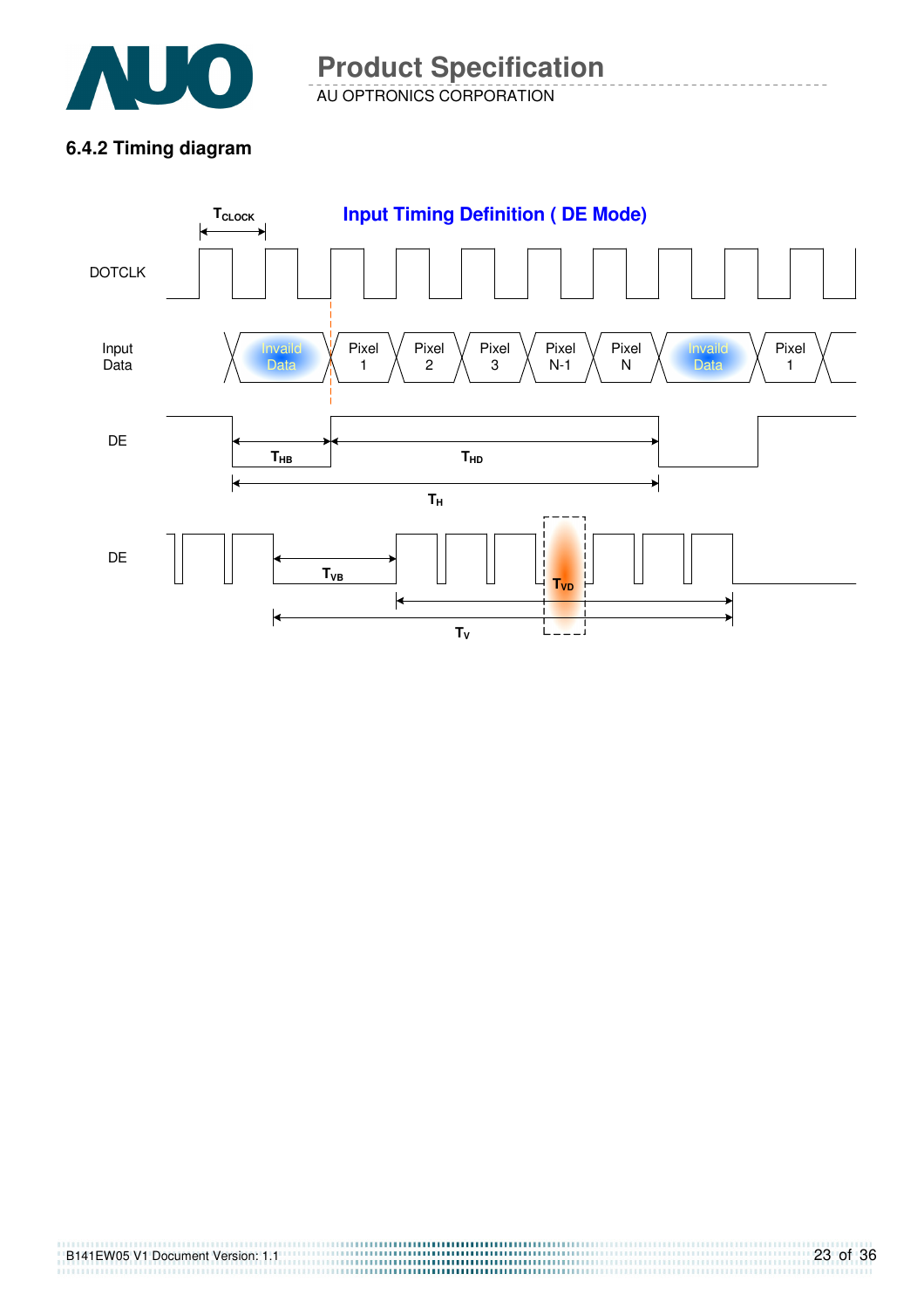

### **6.5 Power ON/OFF Sequence**

VDD power on/off sequence is as follows. Interface signals are also shown in the chart. Signals from any system shall be Hi-Z state or low level when VDD is off



#### **Power Sequence Timing**

| Parameter) | Min. | Typ. | Max. | <b>Units</b> |
|------------|------|------|------|--------------|
| T1         | 0.5  | m.   | 10   | (ms)         |
| Τ2,        | 0    | m.   | 50   | (ms)         |
| T3         | 0    | -    | 50   | $(m_3)$      |
| <b>T4</b>  | 400  | m.   |      | (ms)         |
| T5         | 200  | m.   | m.   | (ms)         |
| T6,        | 200  | m.   | œ.   | (ms)         |
| ΤТ         | 0    | œ.   | 10   | (maj)        |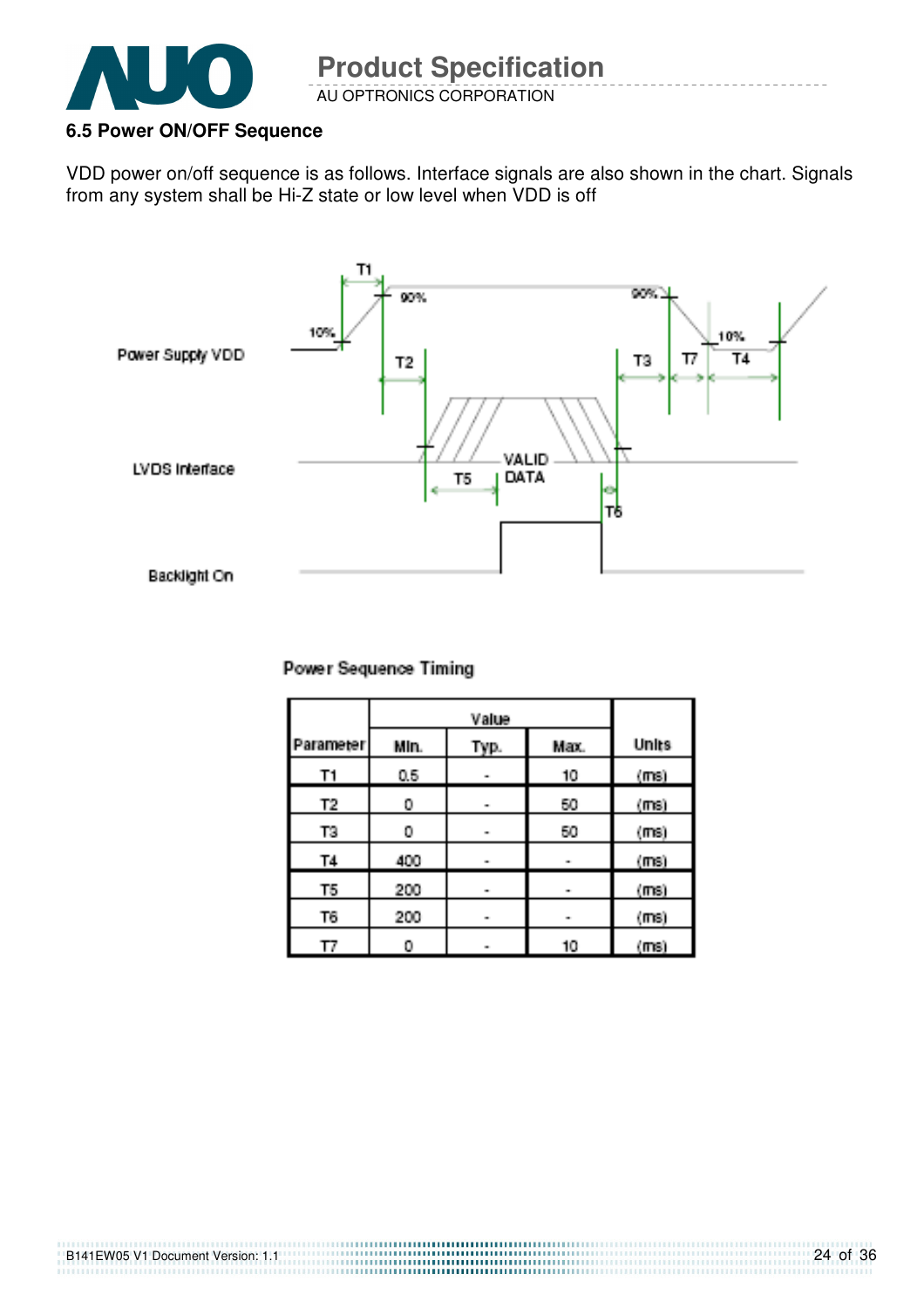

### LED on/off sequence is as follows. Interface signals are also shown in the chart.



#### **Power Sequence Timing**

| Symbol         | Min | Typ | Max | Unit |
|----------------|-----|-----|-----|------|
| T1             | 10  |     |     | ms   |
| T <sub>2</sub> | 10  |     |     | ms   |
| T <sub>3</sub> | 50  |     |     | ms   |
| <b>T4</b>      | 0   |     |     | ms   |
| T <sub>5</sub> | 10  |     |     | ms   |

Note: The duty of LED dimming signal should be more than 20% in T2 and T3.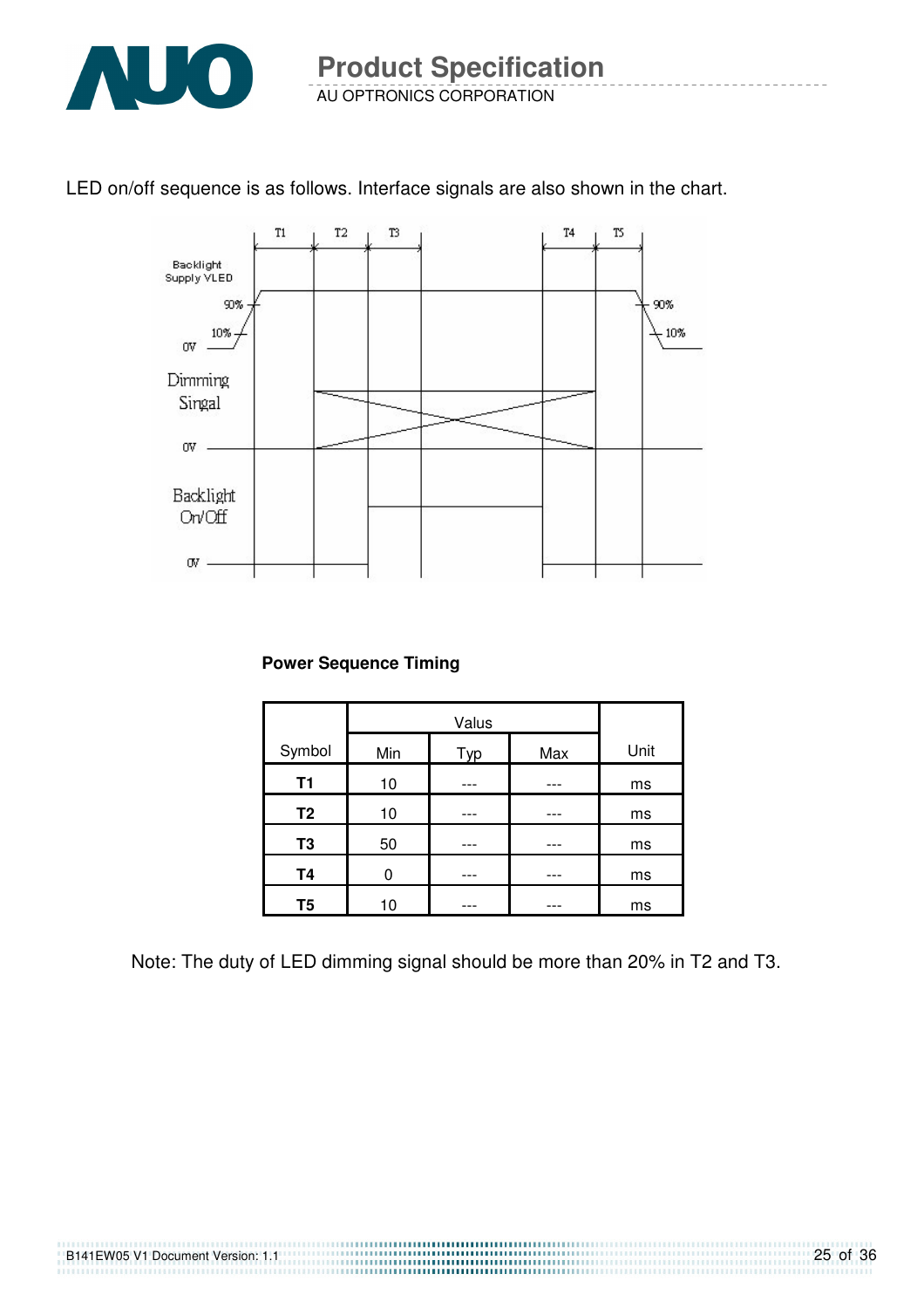

### **7. Connector Description**

Physical interface is described as for the connector on module.

These connectors are capable of accommodating the following signals and will be following components.

### **7.1 TFT LCD Module**

| <b>Connector Name / Designation</b> | <b>For Signal Connector</b>      |
|-------------------------------------|----------------------------------|
| Manufacturer                        | <b>IPEX or compatible</b>        |
| Type / Part Number                  | IPEX 20347-340E-12 or compatible |
| <b>Mating Housing/Part Number</b>   | IPEX 20345 series or compatible  |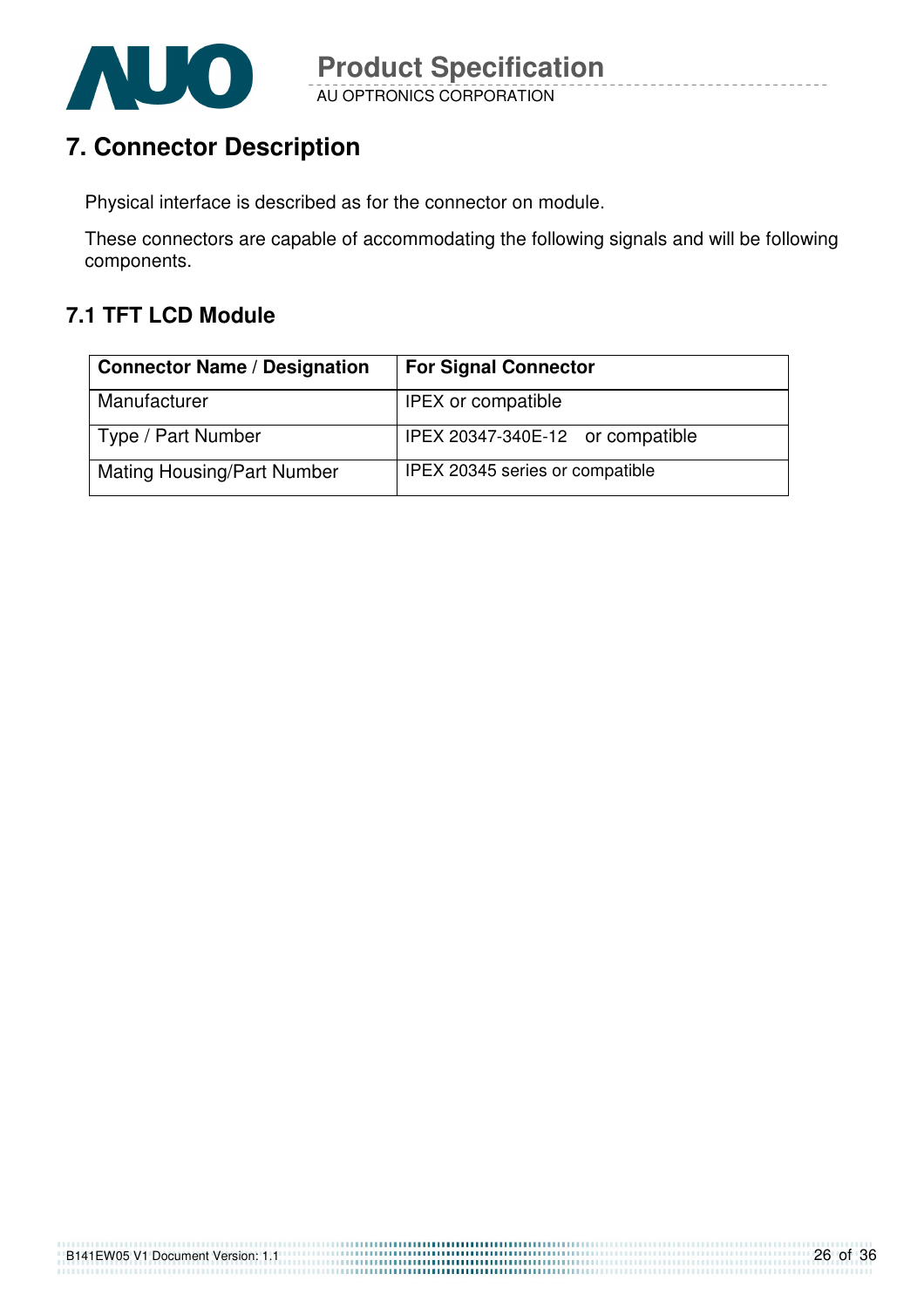

### **8. LED Driving Specification**

### **8.1 Connector Description**

It is a intergrative interface and comibe into LVDS connector. The type and mating refer to section 7.

### **8.2 Pin Assignment**

Ref. to 6.3

### **9. Vibration and Shock Test**

### **9.1 Vibration Test**

**Test Spec:** 

- **•** Test method: Non-Operation
- Acceleration: 1.5 G, Half sine pulse
- **•** Frequency: 10 500Hz Sine wave
- Sweep: 30 Minutes each Axis (X, Y, Z)

### **9.2 Shock Test Spec:**

**Test Spec:** 

- **•** Test method: Non-Operation
- Acceleration: 240 G, Half sine pulse
- Active time: 2 ms
- Pulse: X,Y,Z .one time for each side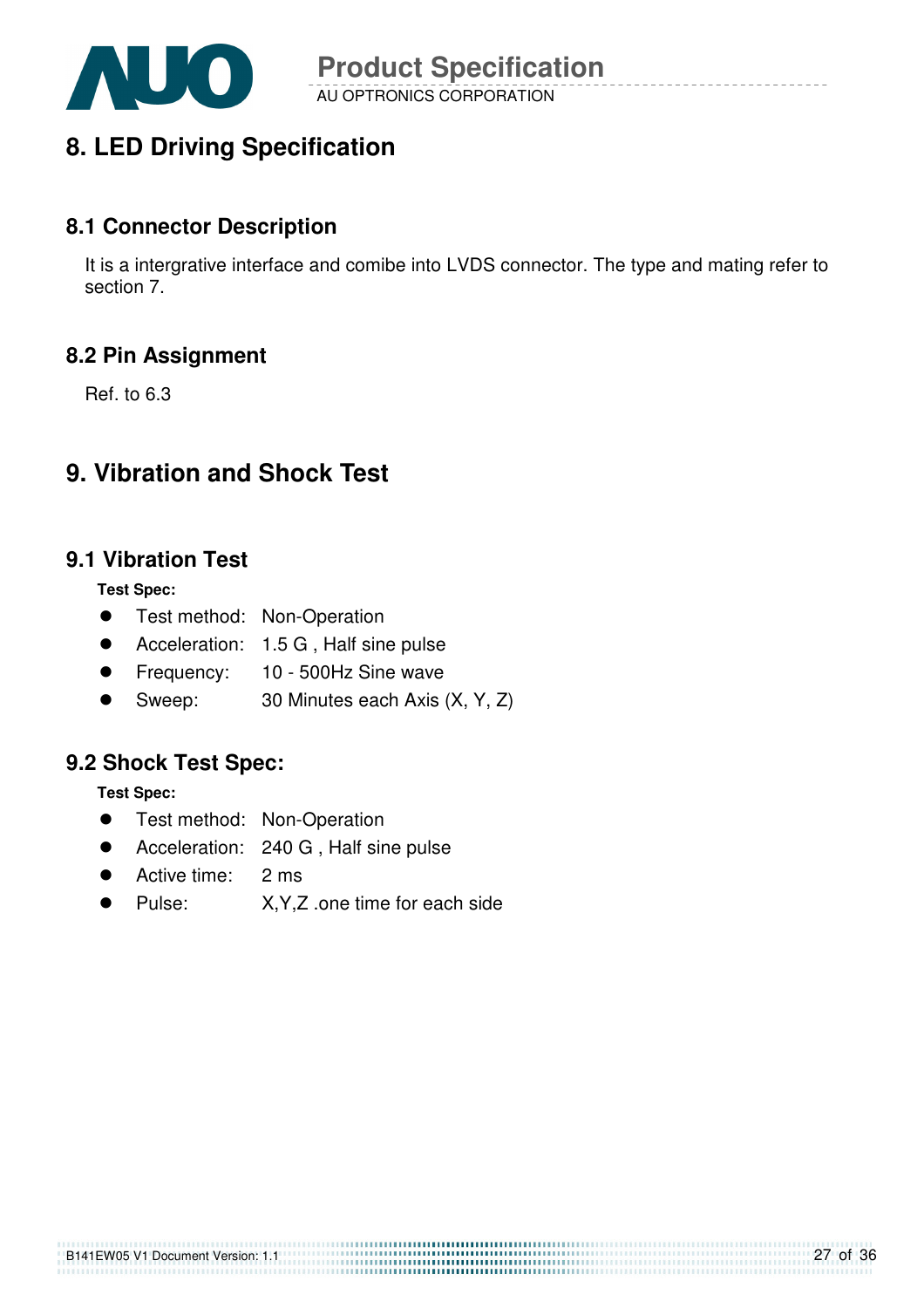

AU OPTRONICS CORPORATION

### **10. Reliability**

| <b>Items</b>                                | <b>Required Condition</b>                     | <b>Note</b> |
|---------------------------------------------|-----------------------------------------------|-------------|
| <b>Temperature</b><br><b>Humidity Bias</b>  | Ta= 40℃, 90%RH, 300h                          |             |
| <b>High Temperature</b><br><b>Operation</b> | Ta= 50℃, Dry, 300h                            |             |
| <b>Low Temperature</b><br><b>Operation</b>  | Ta= 0℃, 300h                                  |             |
| <b>High Temperature</b><br><b>Storage</b>   | Ta= 60℃, 300h                                 |             |
| <b>Low Temperature</b><br><b>Storage</b>    | Ta= -20℃, 300h                                |             |
| <b>Thermal Shock</b><br>Test                | Ta=-20℃to 60℃, Duration at 30 min, 100 cycles |             |
| <b>ESD</b>                                  | <b>Contact:±8 KV</b>                          | Note 1      |
|                                             | Air : ±15 KV                                  |             |

**Note1:** According to EN 61000-4-2 , ESD class B: Some performance degradation allowed. No data lost

. Self-recoverable. No hardware failures.

**Remark:** MTBF (Excluding the LED): 30,000 hours with a confidence level 90%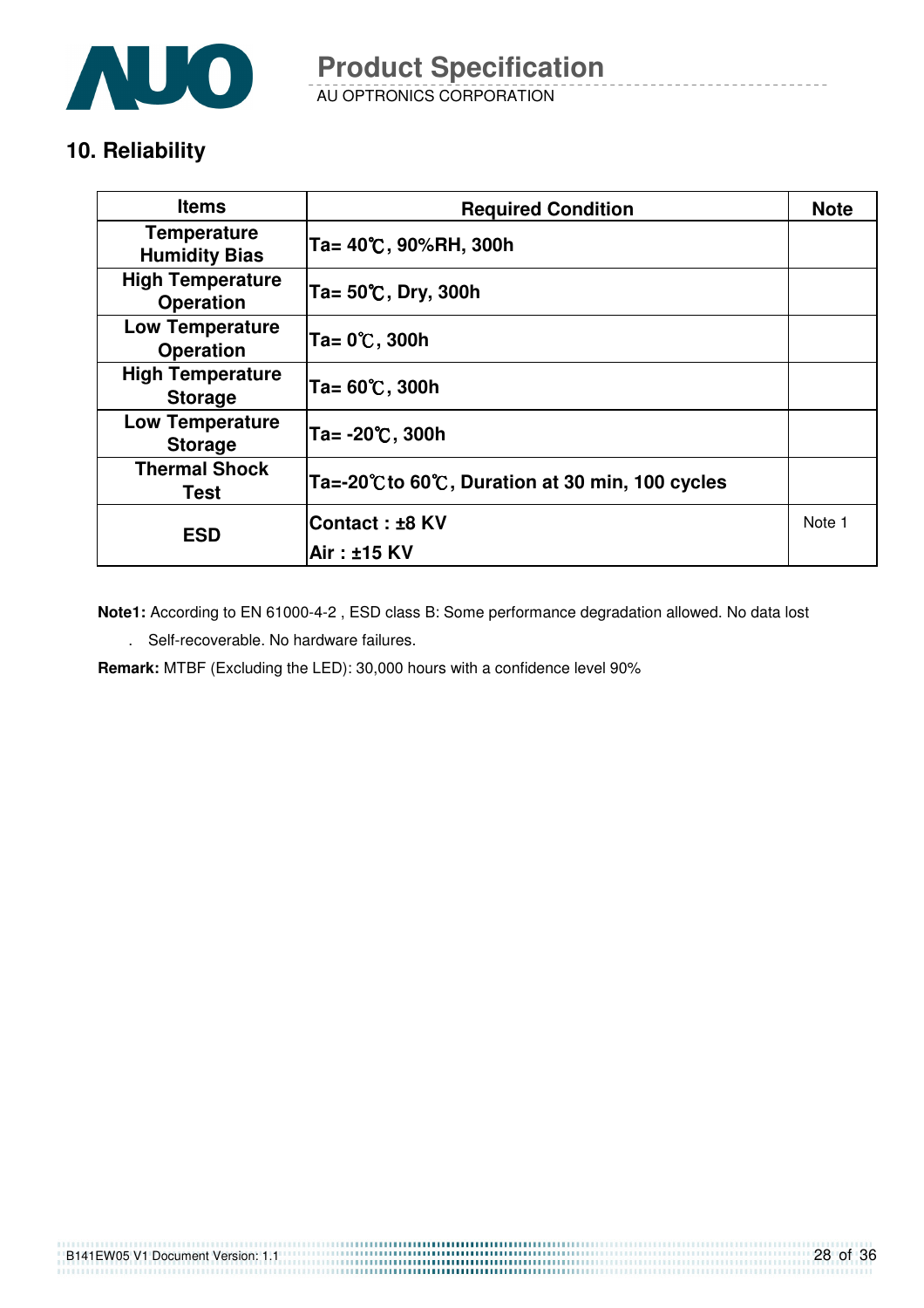

- **11. Mechanical Characteristics**
- **11.1 LCM Outline Dimension**



B141EW05 V1 Document Version: 1.1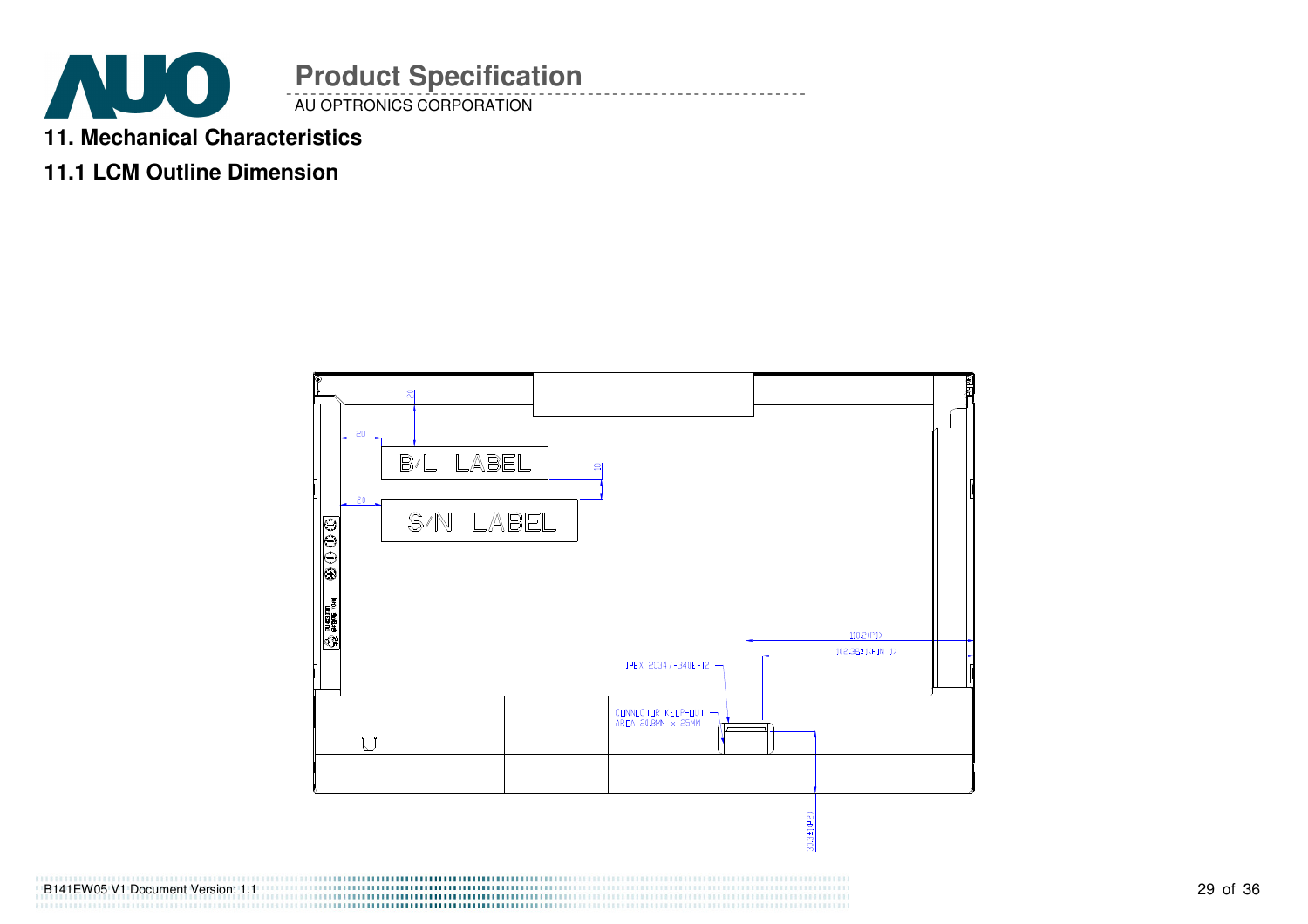

AU OPTRONICS CORPORATION



B141EW05 V1 Document Version: 1.1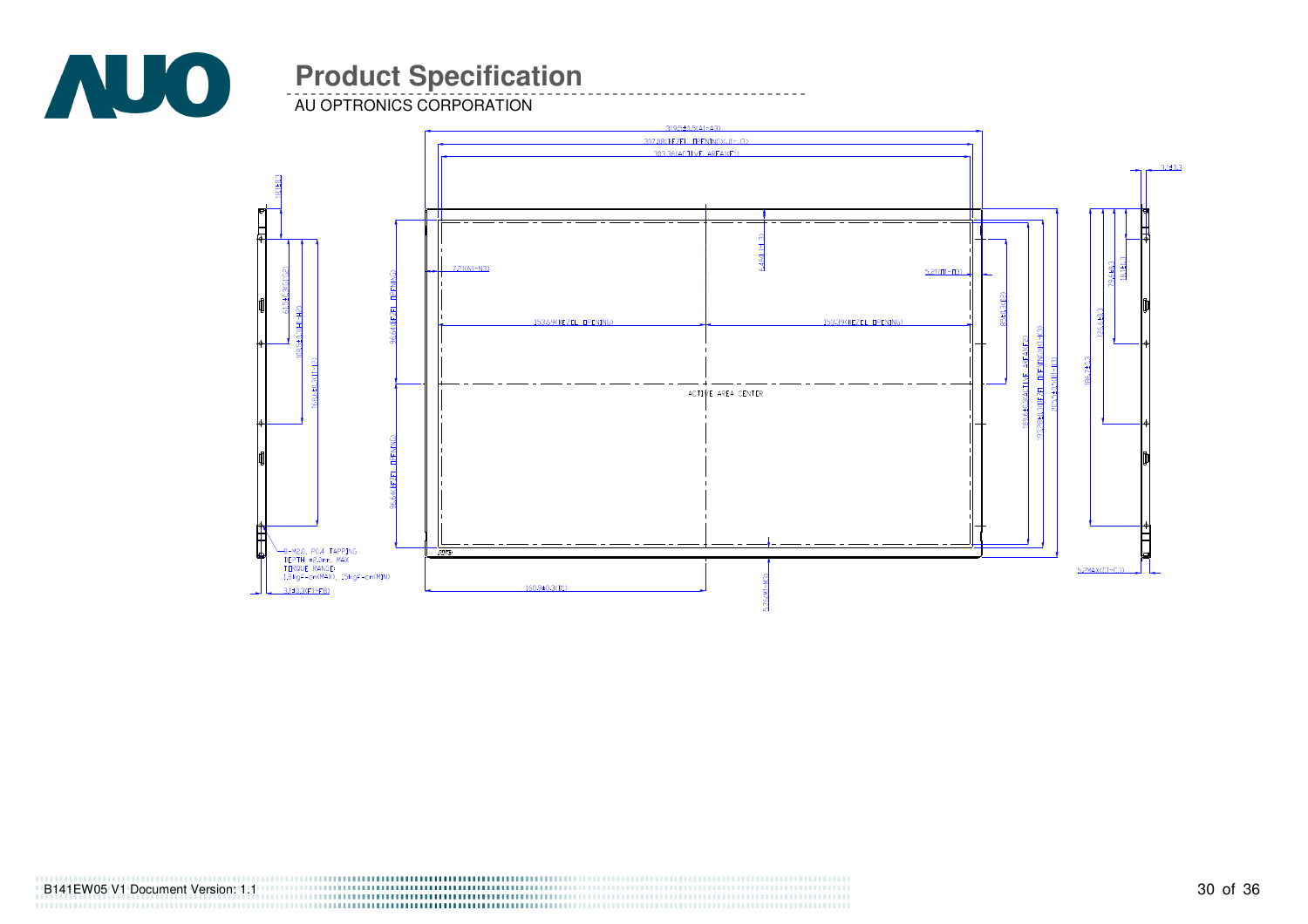

AU OPTRONICS CORPORATION

### **11.2 Screw Hole Depth and Center Position**

Screw hole minimum depth, from side surface = 2.1 mm (See drawing)

Screw hole center location, from front surface =  $3.1 \pm 0.2$ mm (See drawing) Screw Torque: Maximum 2.5 kgf-cm

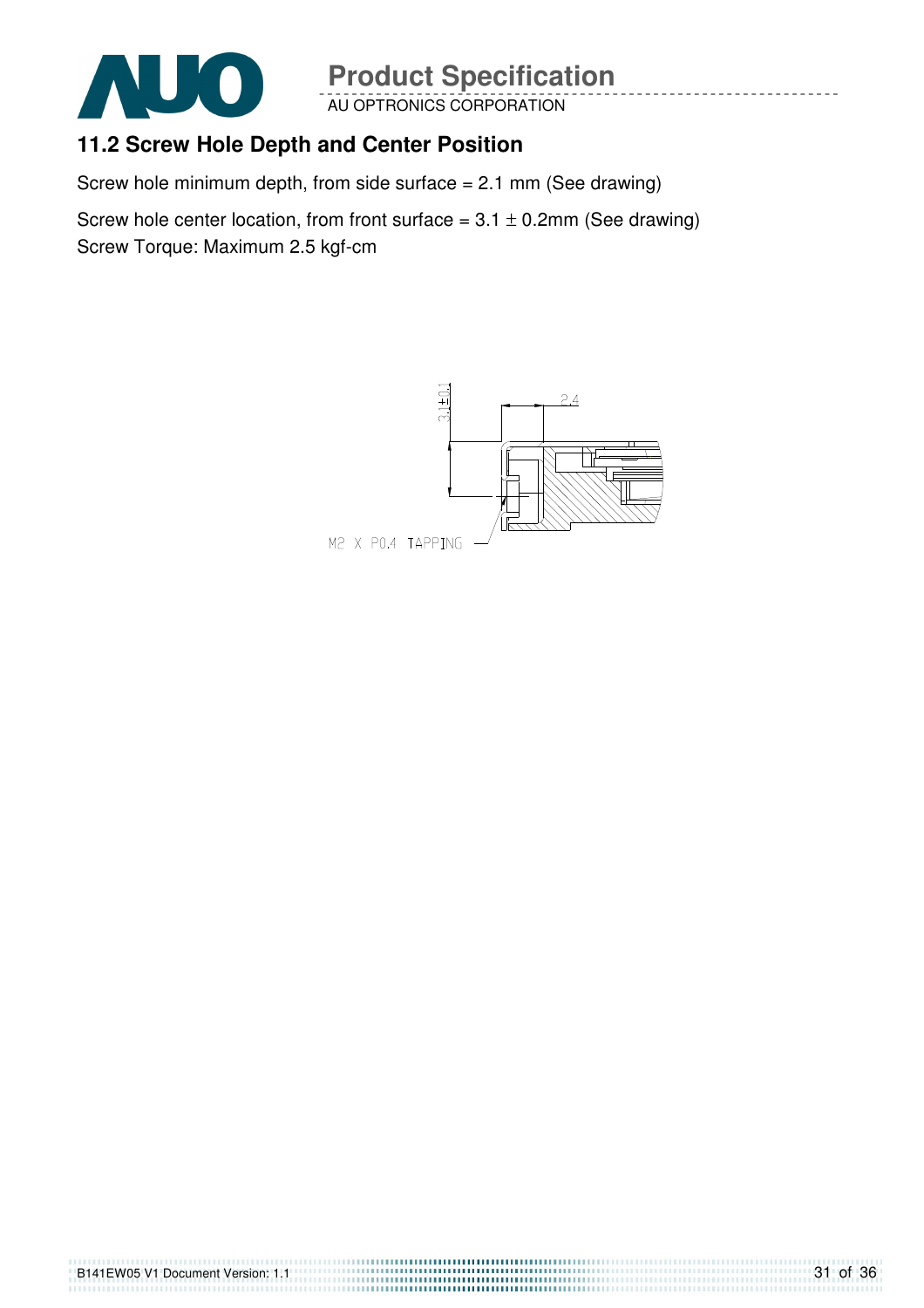

**12. Shipping and Package**

### **12.1 Shipping Label Format**

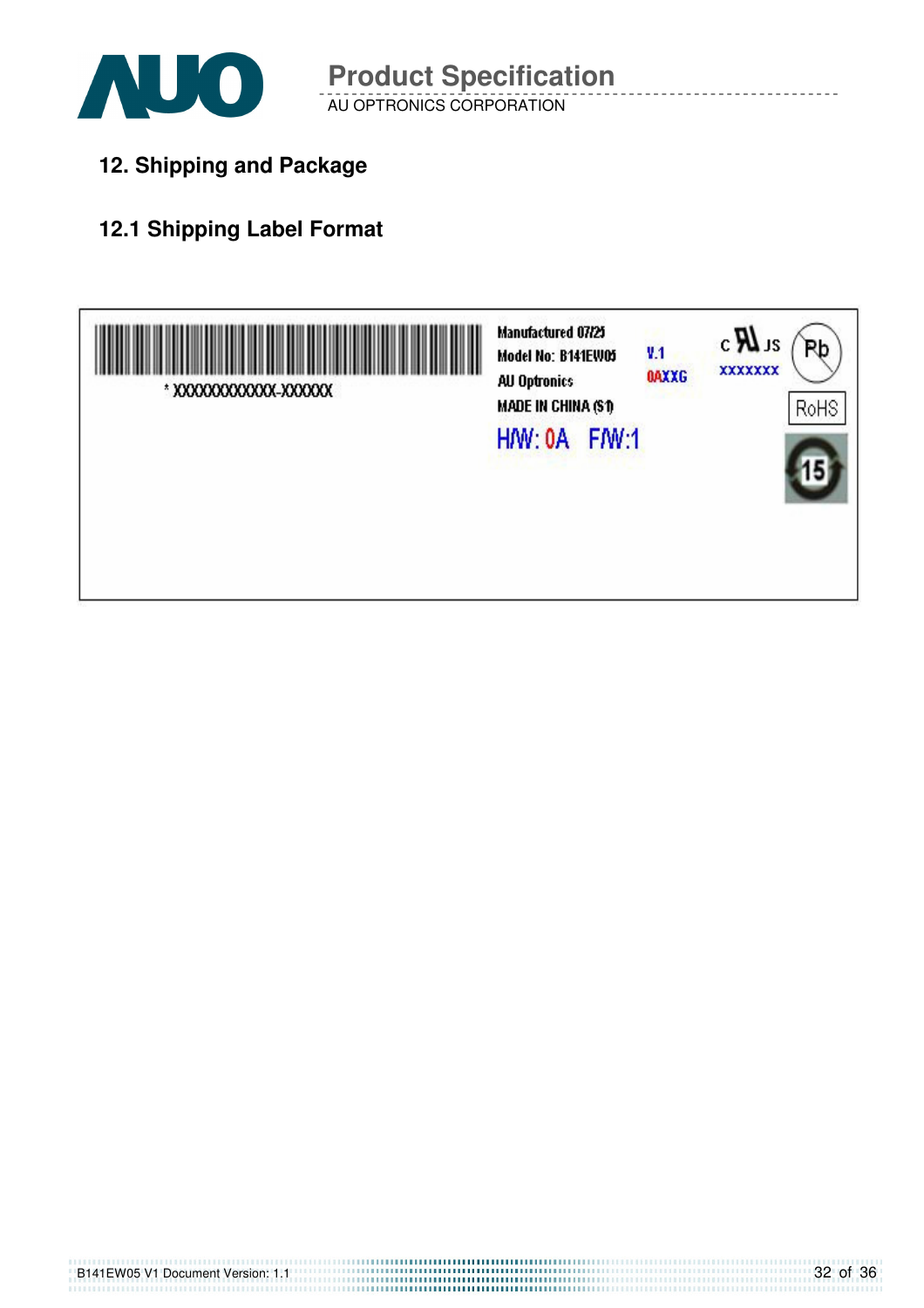

### **12.2 Carton package**

The outside dimension of carton is 455 (L)mm x 380 (W)mm x 355 (H)mm



**11.3 Shipping package of palletizing sequence** 

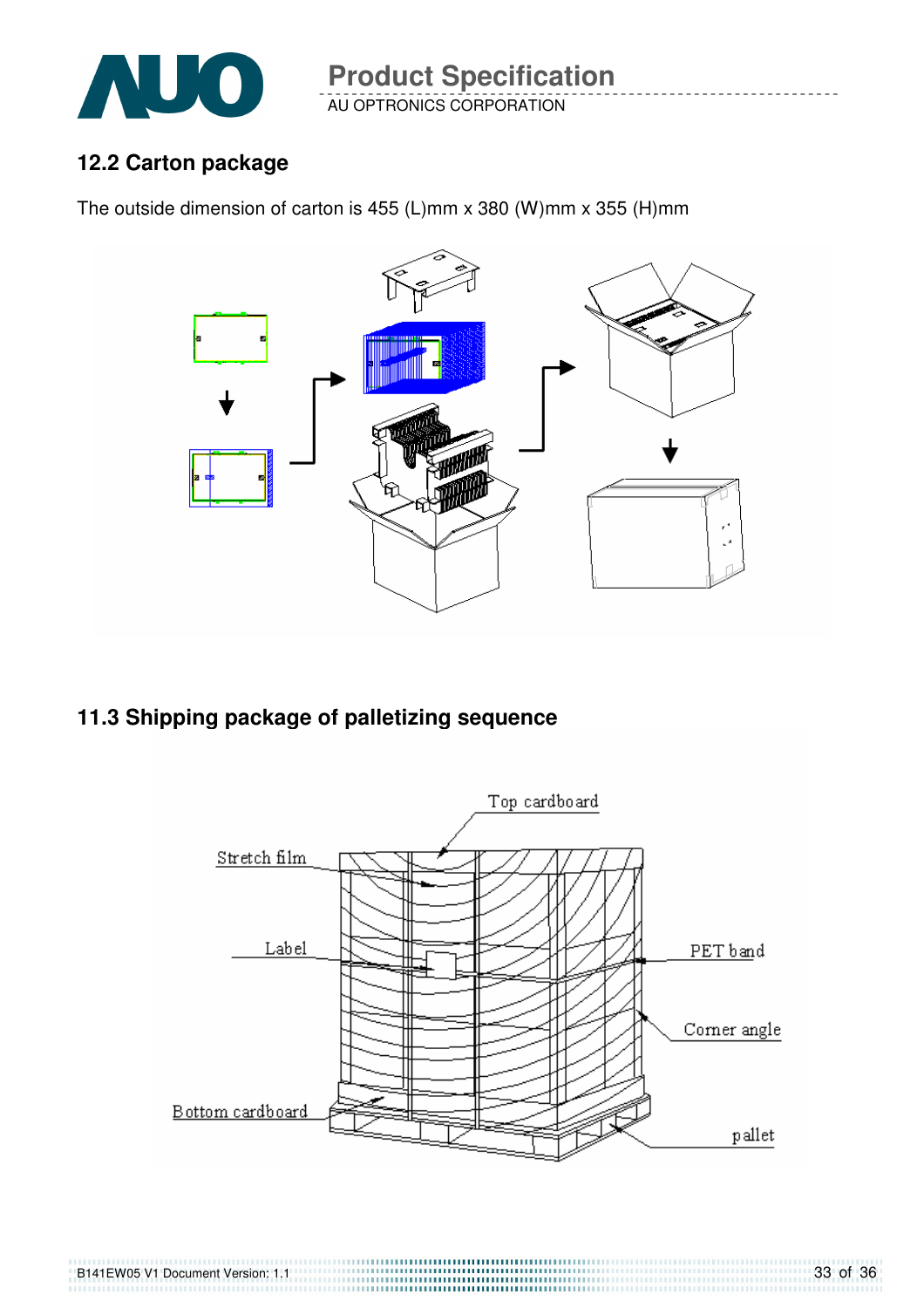

AU OPTRONICS CORPORATION

### **13. Appendix: EDID description**

| <b>Address</b> | <b>FUNCTION</b>                                       | Value          | Value      | Value        | <b>Note</b> |
|----------------|-------------------------------------------------------|----------------|------------|--------------|-------------|
| <b>HEX</b>     |                                                       | <b>HEX</b>     | <b>BIN</b> | <b>DEC</b>   |             |
| 00             | Header                                                | ${\bf 00}$     | 00000000   | $\mathbf 0$  |             |
| 01             |                                                       | FF             | 11111111   | 255          |             |
| 02             |                                                       | FF             | 11111111   | 255          |             |
| 03             |                                                       | FF             | 11111111   | 255          |             |
| 04             |                                                       | FF             | 11111111   | 255          |             |
| 05             |                                                       | FF.            | 11111111   | 255          |             |
| 06             |                                                       | FF             | 11111111   | 255          |             |
| 07             |                                                       | 00             | 00000000   | 0            |             |
| 08             | EISA Manuf. Code LSB                                  | 06             | 00000110   | 6            |             |
| 09             | <b>Compressed ASCII</b>                               | AF             | 10101111   | 175          |             |
| 0A             | Product Code                                          | 44             | 01000100   | 68           |             |
| 0B             | hex, LSB first                                        | 51             | 01010001   | 81           |             |
| 0C             | 32-bit ser #                                          | 00             | 00000000   | $\pmb{0}$    |             |
| 0D             |                                                       | 00             | 00000000   | 0            |             |
| 0E             |                                                       | 00             | 00000000   | 0            |             |
| 0F             |                                                       | 00             | 00000000   | 0            |             |
| 10             | Week of manufacture                                   | 01             | 00000001   | $\mathbf{1}$ |             |
| 11             | Year of manufacture                                   | 11             | 00010001   | 17           |             |
| 12             | EDID Structure Ver.                                   | 01             | 00000001   | $\mathbf{1}$ |             |
| 13             | EDID revision #                                       | 03             | 00000011   | 3            |             |
| 14             | Video input def. (digital I/P, non-TMDS, CRGB)        | 80             | 10000000   | 128          |             |
| 15             | Max H image size (rounded to cm)                      | 1E             | 00011110   | 30           |             |
| 16             | Max V image size (rounded to cm)                      | 13             | 00010011   | 19           |             |
| 17             | Display Gamma (=(gamma*100)-100)                      | 78             | 01111000   | 120          |             |
| 18             | Feature support (no DPMS, Active OFF, RGB, tmg Blk#1) | 0A             | 00001010   | 10           |             |
| 19             | Red/green low bits (Lower 2:2:2:2 bits)               | 7F             | 01111111   | 127          |             |
| 1A             | Blue/white low bits (Lower 2:2:2:2 bits)              | E <sub>5</sub> | 11100101   | 229          |             |
| 1B             | Red x (Upper 8 bits)                                  | 93             | 10010011   | 147          |             |
| 1C             | Red y/ highER 8 bits                                  | 55             | 01010101   | 85           |             |
| <b>1D</b>      | Green x                                               | 50             | 01010000   | 80           |             |
| 1E             | Green y                                               | 8C             | 10001100   | 140          |             |
| 1F             | Blue x                                                | 27             | 00100111   | 39           |             |
| 20             | Blue y                                                | 22             | 00100010   | 34           |             |
| 21             | White x                                               | 50             | 01010000   | 80           |             |
| 22             | White y                                               | 54             | 01010100   | 84           |             |
| 23             | Established timing 1                                  | 00             | 00000000   | 0            |             |
| 24             | Established timing 2                                  | 00             | 00000000   | 0            |             |
| 25             | Established timing 3                                  | 00             | 00000000   | 0            |             |
| 26             | Standard timing #1                                    | 01             | 00000001   | $\mathbf{1}$ |             |
| 27             |                                                       | 01             | 00000001   | 1            |             |
| 28             | Standard timing #2                                    | 01             | 00000001   | $\mathbf{1}$ |             |
| 29             |                                                       | 01             | 00000001   | $\mathbf{1}$ |             |
| 2A             | Standard timing #3                                    | 01             | 00000001   | $\mathbf{1}$ |             |
| 2B             |                                                       | 01             | 00000001   | $\mathbf{1}$ |             |
| 2C             | Standard timing #4                                    | 01             | 00000001   | $\mathbf{1}$ |             |
| 2D             |                                                       | 01             | 00000001   | $\mathbf{1}$ |             |
| 2E             | Standard timing #5                                    | 01             | 00000001   | $\mathbf{1}$ |             |
| 2F             |                                                       | 01             | 00000001   | 1            |             |
| 30             | Standard timing #6                                    | 01             | 00000001   | $\mathbf{1}$ |             |
| 31             |                                                       | 01             | 00000001   | $\mathbf{1}$ |             |
| 32             | Standard timing #7                                    | 01             | 00000001   | $\mathbf{1}$ |             |
| 33             |                                                       | 01             | 00000001   | $\mathbf{1}$ |             |
| 34             | Standard timing #8                                    | 01             | 00000001   | 1            |             |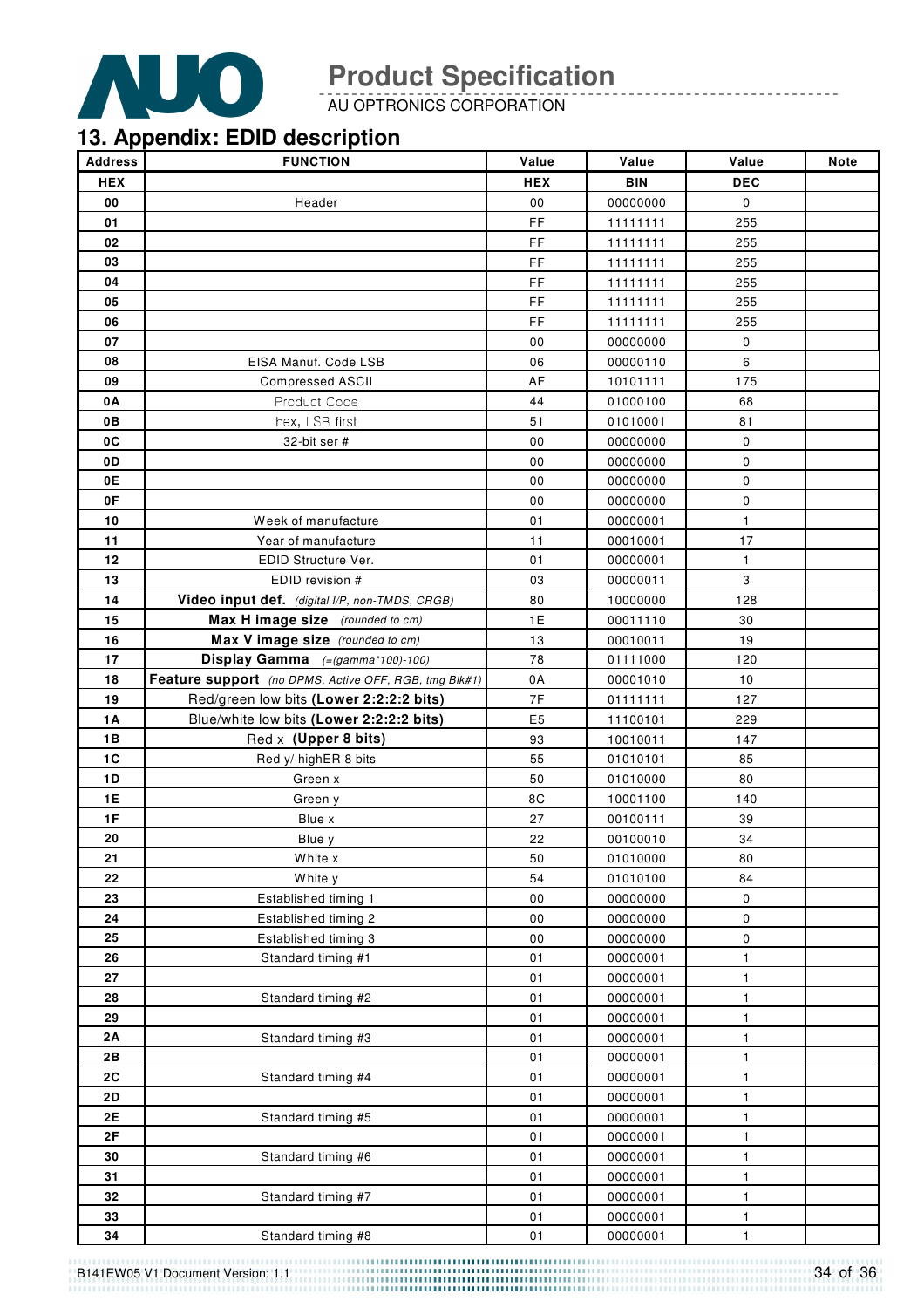

AU OPTRONICS CORPORATION

| 35        |                                                      | 01             | 00000001             | $\mathbf{1}$ |   |
|-----------|------------------------------------------------------|----------------|----------------------|--------------|---|
| 36        | Pixel Clock/10000 LSB                                | C7             | 11000111             | 199          |   |
| 37        | Pixel Clock/10000 USB                                | 1B             | 00011011             | 27           |   |
| 38        | Horz active Lower 8bits                              | 00             | 00000000             | $\mathbf 0$  |   |
| 39        | Horz blanking Lower 8bits                            | A <sub>0</sub> | 10100000             | 160          |   |
| 3A        | HorzAct:HorzBlnk Upper 4:4 bits                      | 50             | 01010000             | 80           |   |
| 3B        | Vertical Active Lower 8bits                          | 20             | 00100000             | 32           |   |
| 3C        | Vertical Blanking Lower 8bits                        | 17             | 00010111             | 23           |   |
| 3D        | Vert Act: Vertical Blanking<br>(upper 4:4 bit)       | 30             | 00110000             | 48           |   |
| 3E        | HorzSync. Offset                                     | 30             |                      |              |   |
| 3F        |                                                      |                | 00110000<br>00100000 | 48           |   |
|           | HorzSync.Width<br>VertSync.Offset: VertSync.Width    | 20             |                      | 32           |   |
| 40        |                                                      | 36             | 00110110             | 54           |   |
| 41        | Horz‖ Sync Offset/Width Upper 2bits                  | 00             | 00000000             | 0            |   |
| 42        | Horizontal Image Size Lower 8bits                    | 2F             | 00101111             | 47           |   |
| 43        | Vertical Image Size Lower 8bits                      | ВD             | 10111101             | 189          |   |
| 44        | Horizontal & Vertical Image Size (upper 4:4 bits)    | 10             | 00010000             | 16           |   |
| 45        | Horizontal Border (zero for internal LCD)            | 00             | 00000000             | 0            |   |
| 46        | Vertical Border (zero for internal LCD)              | 00             | 00000000             | 0            |   |
| 47        | Signal (non-intr, norm, no stero, sep sync, neg pol) | 18             | 00011000             | 24           |   |
| 48        | Detailed timing/monitor                              | 00             | 00000000             | 0            |   |
| 49        | descriptor #2                                        | 00             | 00000000             | 0            |   |
| 4A        |                                                      | 00             | 00000000             | 0            |   |
| 4B        |                                                      | 0F             | 00001111             | 15           |   |
| 4C        |                                                      | 00             | 00000000             | 0            |   |
| 4D        |                                                      | 00             | 00000000             | 0            |   |
| 4E        |                                                      | 00             | 00000000             | 0            |   |
| 4F        |                                                      | 00             | 00000000             | 0            |   |
| 50        |                                                      | 00             | 00000000             | 0            |   |
| 51        |                                                      | 00             | 00000000             | 0            |   |
| 52        |                                                      | 00             | 00000000             | 0            |   |
| 53        |                                                      | 00             | 00000000             | 0            |   |
| 54        |                                                      | 00             | 00000000             | 0            |   |
| 55        |                                                      | 00             | 00000000             | 0            |   |
| 56        |                                                      | 00             | 00000000             | 0            |   |
| 57        |                                                      | 00             | 00000000             | 0            |   |
| 58        |                                                      | 00             | 00000000             | 0            |   |
| 59        |                                                      | 20             | 00100000             | 32           |   |
| <b>5A</b> | Detailed timing/monitor                              | 00             | 00000000             | 0            |   |
| 5B        | descriptor #3                                        | 00             | 00000000             | $\pmb{0}$    |   |
| 5C        |                                                      | 00             | 00000000             | $\pmb{0}$    |   |
| 5D        |                                                      | FE             | 11111110             | 254          |   |
| 5E        |                                                      | 00             | 00000000             | 0            |   |
| 5F        | Manufacture                                          | 41             | 01000001             | 65           | Α |
| 60        | Manufacture                                          | 55             | 01010101             | 85           | U |
| 61        | Manufacture                                          | 4F             | 01001111             | 79           | O |
| 62        |                                                      | 0A             | 00001010             | 10           |   |
| 63        |                                                      | 20             | 00100000             | 32           |   |
| 64        |                                                      | 20             | 00100000             | 32           |   |
| 65        |                                                      | 20             | 00100000             | 32           |   |
| 66        |                                                      | 20             | 00100000             | 32           |   |
| 67        |                                                      | 20             | 00100000             | 32           |   |
| 68        |                                                      | 20             | 00100000             | 32           |   |
| 69        |                                                      | 20             | 00100000             | 32           |   |
| 6A        |                                                      | 20             | 00100000             | 32           |   |
| 6B        |                                                      | 20             | 00100000             | 32           |   |
| 6C        | Detailed timing/monitor                              | 00             | 00000000             | 0            |   |
| 6D<br>6E  | descriptor #4                                        | 00             | 00000000<br>00000000 | 0            |   |
| 6F        |                                                      | 00<br>FE       | 11111110             | 0<br>254     |   |
|           |                                                      |                |                      |              |   |

------------